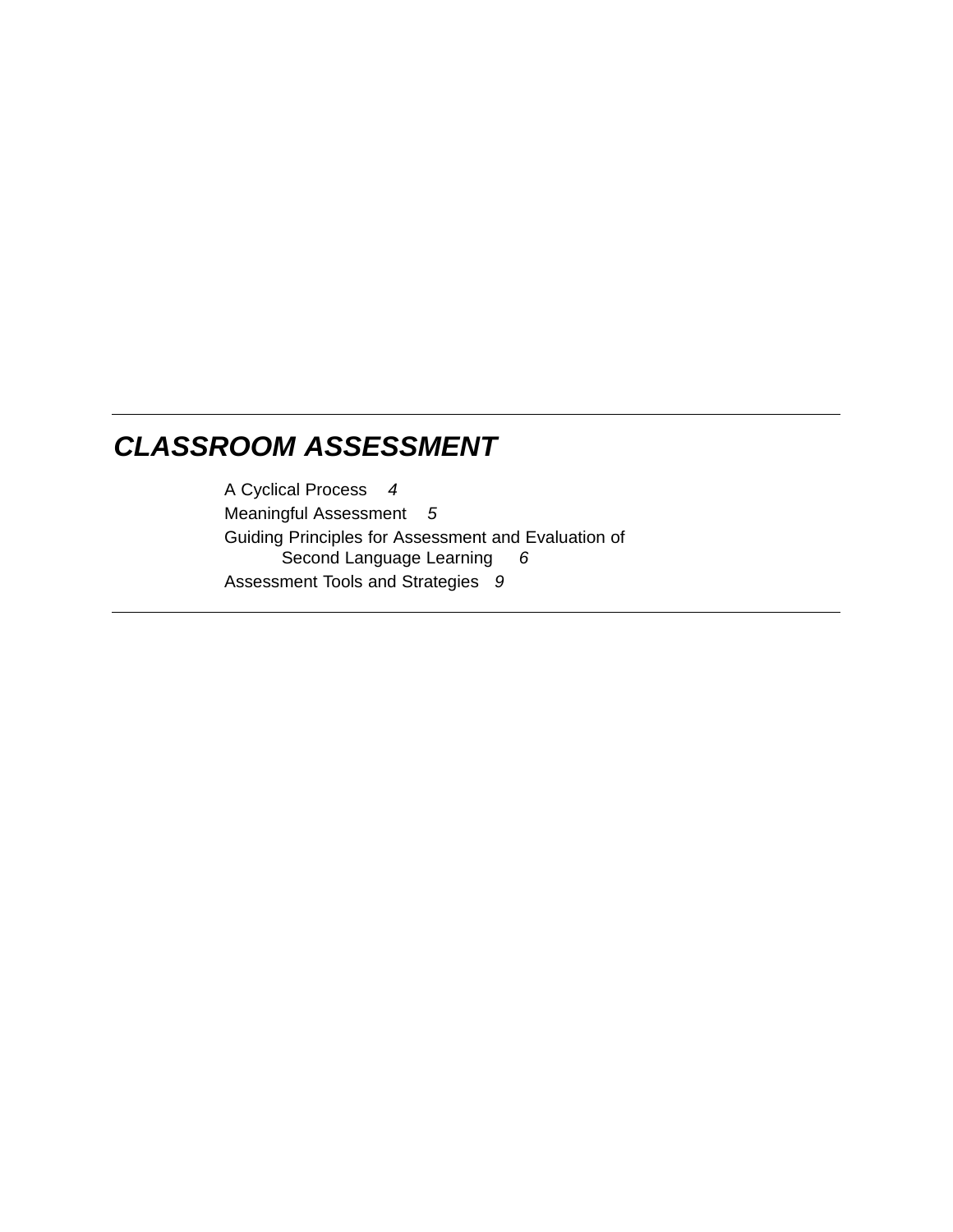# *CLASSROOM ASSESSMENT*

Assessment is a systematic process of gathering information about what a student knows, is able to do, and is learning to do. Assessment information provides the foundation for decision-making and planning for instruction and learning. Assessment is an integral part of instruction that enhances, empowers, and celebrates student learning.

Using a variety of assessment techniques, teachers gather information about what students know and are able to do, and provide positive, supportive feedback to students. They also use this information to diagnose individual needs and to improve their instructional programs, which in turn helps students learn more effectively.

Assessment must be considered during the planning stage of instruction when learning outcomes and teaching methods are being targeted. It is a continuous activity, not something to be dealt with only at the end of a unit of study. Students should be made aware of the expected outcomes of the course and the procedures to be used in assessing performance relative to the learning outcomes. Students can gradually become more actively involved in the assessment process in order to develop lifelong learning skills.

Evaluation refers to the decision making which follows assessment. Evaluation is a judgment regarding the quality, value, or worth of a response, product, or performance based on established criteria and curriculum standards. Evaluation should reflect the intended learning outcomes of the curriculum and be consistent with the approach used to teach the language in the classroom. But it should also be sensitive to differences in culture, gender, and socio-economic background. Students should be given opportunities to demonstrate the full extent of their knowledge, skills, and abilities. Evaluation is also used for reporting progress to parents or guardians, and for making decisions related to such things as student promotion and awards.

**Diagnostic** assessment may occur at the beginning of a term or a unit of study, or whenever information about the prior learning of a student is useful. Various types of diagnostic assessments (tests, journals, performance-based assessment, etc.) may be used to collect that information. Teachers may use diagnostic assessment to

- $\triangleright$  find out what students know and can do
- $\triangleright$  identify student strengths and plan instruction which builds on and extends those strengths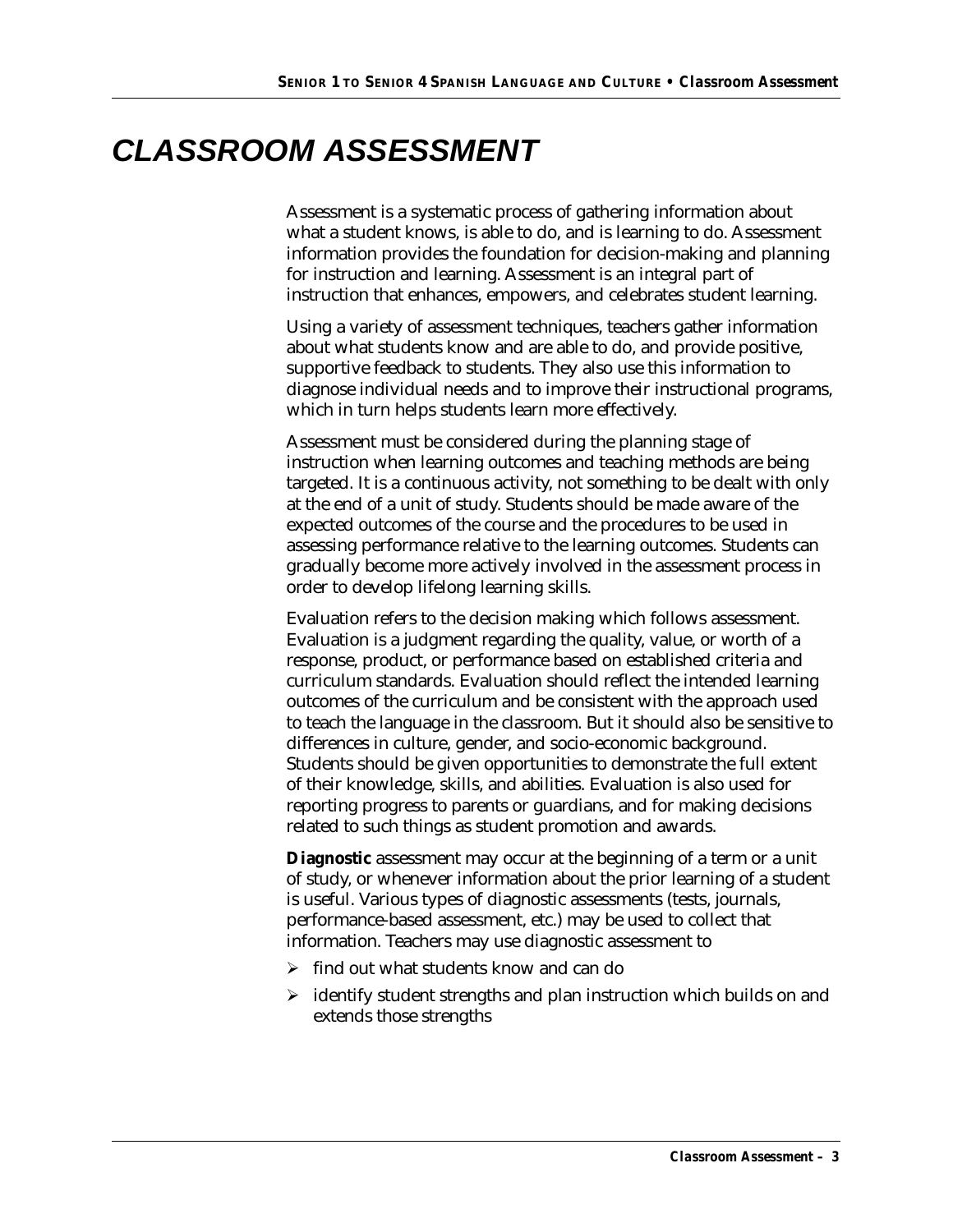- $\triangleright$  target difficulties, identify the precise nature of them, and plan instruction to meet those difficulties
- $\triangleright$  make informed decisions regarding where to focus instructional time and effort

**Formative** assessment is similar to diagnostic assessment but differs in that it provides ongoing feedback to the teacher about the effectiveness of instruction. Formative assessment encompasses a variety of strategies, used selectively to accomplish one or more of the following purposes:

- $\triangleright$  monitor student learning and provide feedback to students and parents
- $\triangleright$  identify areas of growth
- $\triangleright$  motivate students and provide incentive to study
- $\triangleright$  help focus attention and effort
- $\triangleright$  emphasize what is important to learn
- $\triangleright$  provide practice in applying, demonstrating, and extending knowledge, skills, and attitudes
- $\triangleright$  encourage goal-setting and monitor achievement of goals
- $\triangleright$  reflect on program structure and effectiveness, and modify or adjust teaching as necessary

**Summative** assessment occurs most often at the end of a unit of study. The primary purposes are to determine the knowledge, skills, and attitudes that have developed over a period of time, to summarize student progress.

### **A Cyclical Process**

The evaluation process is cyclical in nature. Each phase is linked to and dependent on the others.

- In the **preparation** phase, decisions are made about what is to be evaluated, the type of evaluation to be used, the criteria against which student learning outcomes will be judged, and the most appropriate assessment techniques for gathering information.
- The **assessment** phase involves developing or selecting assessment tools, deciding when and how assessments will be conducted, then collecting, organizing, and interpreting the information on student performance.
- During the **evaluation** phase, the teacher makes a judgment on the progress of the student and the level of achievement reached relative to the learning outcomes.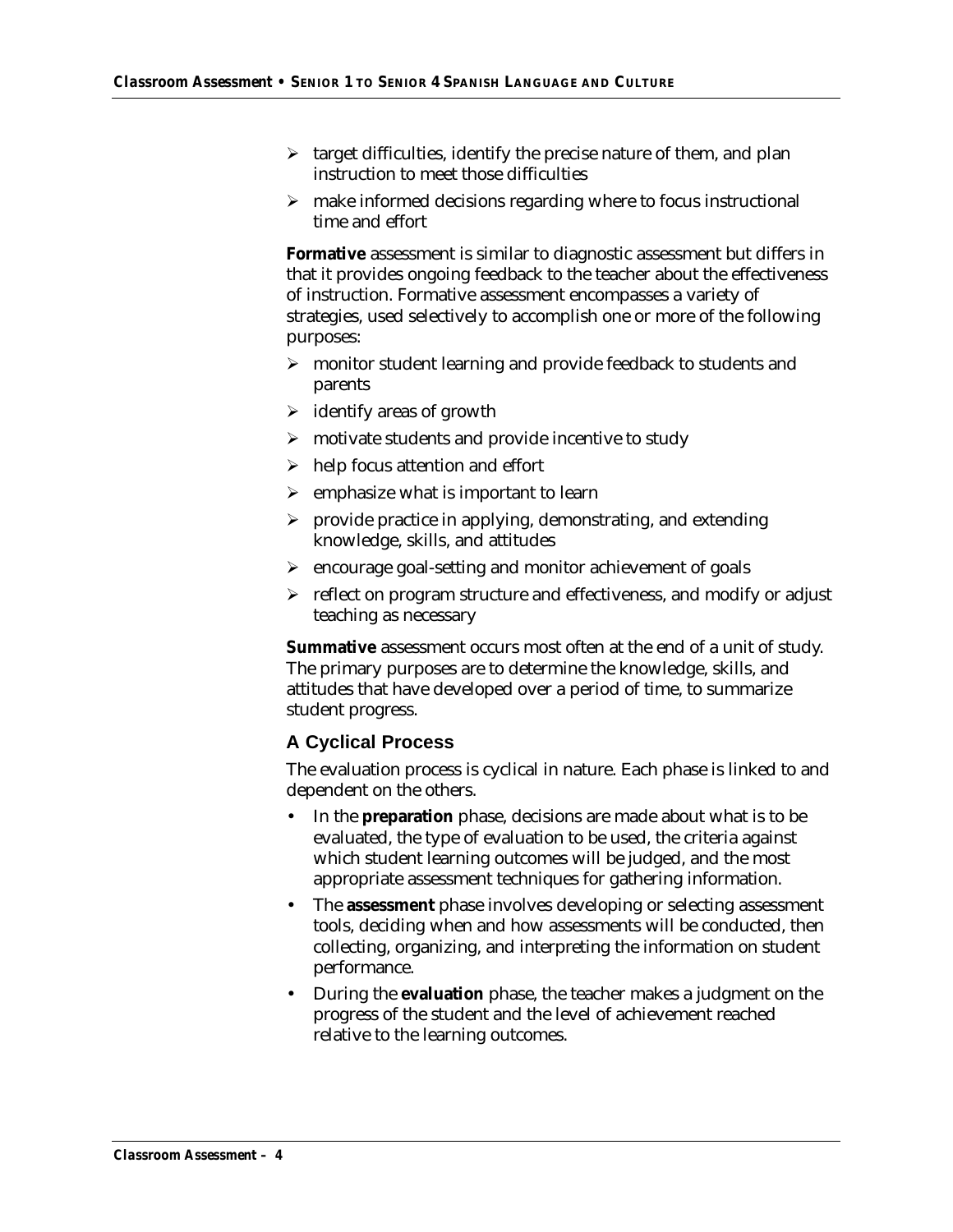• The **reflection** phase provides teachers with the opportunity to consider the success of the evaluation process used and to make modifications to subsequent teaching and evaluation.

#### **Meaningful Assessment**

Assessment should occur in authentic contexts that allow students to demonstrate learning by performing meaningful tasks. Meaningful assessment achieves a purpose and provides clear and useful information. For example, it may identify misunderstandings in student learning, and provide corrective feedback and direction for further instruction. Assessment improves instruction and learning.

Meaningful content and contexts for assessment help students by engaging their attention and encouraging them to share their work and talk about their learning processes. Students need to take an active part in assessment. When students understand assessment criteria and procedures and take ownership for assessing the quality, quantity, and processes of their own work, they develop self-assessment skills. The ultimate goal of assessment is to develop independent life-long learners who regularly monitor and assess their own progress.

#### **The Teacher's Role in Assessment**

In the classroom, teachers are the primary assessors of students. Teachers design assessment tools with two broad purposes: to collect information that will inform classroom instruction, and to monitor students' progress towards achieving year-end learning outcomes. Teachers also assist students in developing self-monitoring and selfassessment skills and strategies. To do this effectively, teachers must ensure that students are involved in setting learning goals, developing action plans, and using assessment processes to monitor their achievement of goals. Teachers also create opportunities for students to celebrate their progress and successes.

Teachers learn about students' learning and progress by regularly and systematically observing students in action, and by interacting with them during instruction. Because students' knowledge, and many of their skills, strategies, and attitudes are internal processes, teachers gather data and make judgments based on observing and assessing students' interactions, performances, and products or work samples.

Teachers demonstrate that assessment is an essential part of learning. They model effective assessment strategies and include students in the development of assessment procedures such as creating rubrics or checklists. Teachers also collaborate with parents and with colleagues regarding student assessment.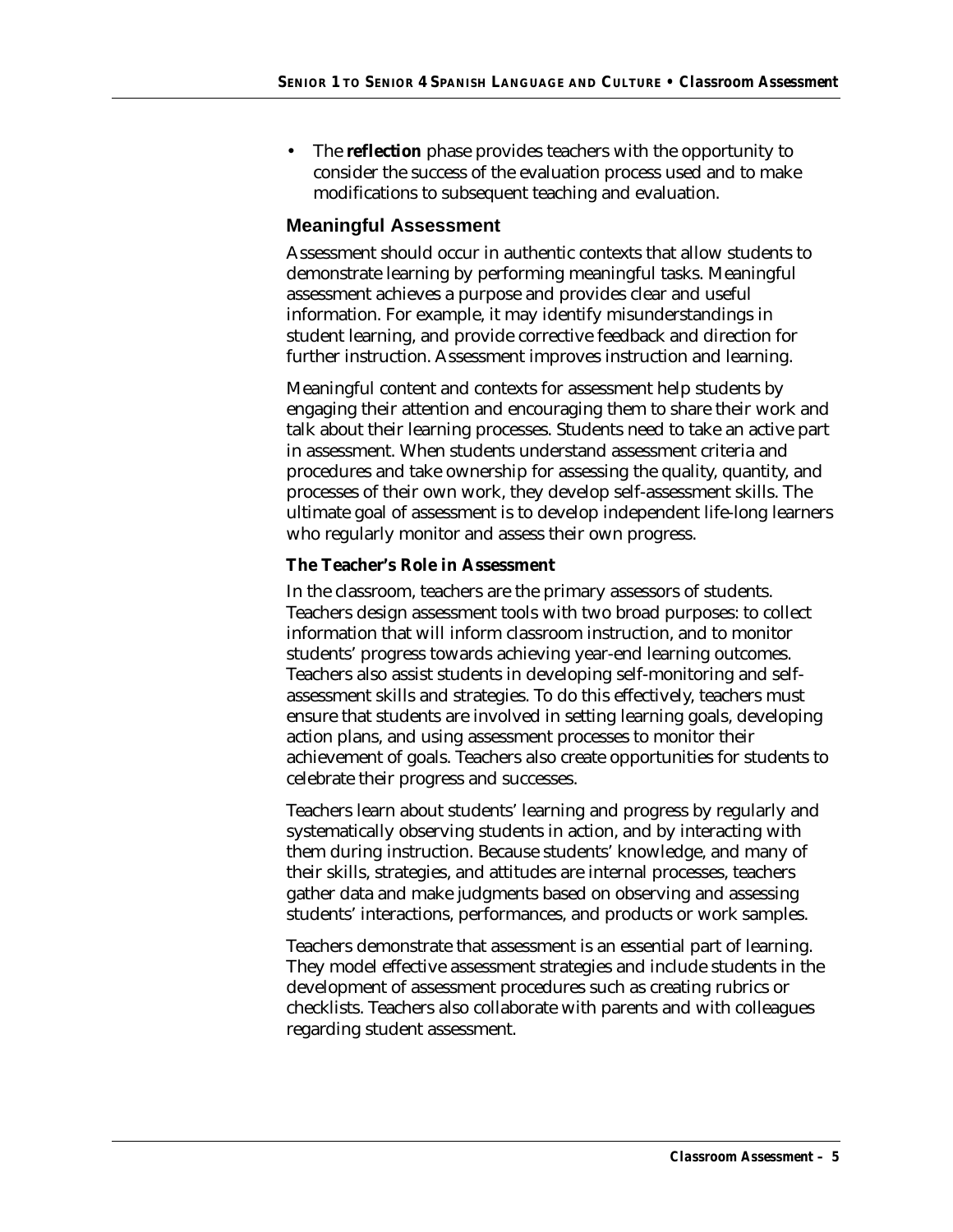#### **Assessment and Evaluation Purposes and Audiences**

The quality of assessment largely determines the quality of evaluation. Valid judgments can be made only if accurate and complete assessment data are collected in a variety of contexts over time. Managing assessment that serves a multitude of purposes and audiences is a challenging task. Teachers must continually balance not only the assessment of their students' progress in the development of knowledge, skills and strategies, and attitudes but also their own purposes and audiences for information collected during assessment.

### **Guiding Principles for Assessment and Evaluation of Second Language Learning**

Classroom-based assessment provides regular feedback and allows teachers and students to reflect on progress and adjust instruction and learning accordingly. See the chart, entitled Principles of Assessment that Assist Learning and Inform Instruction, on page 8. When planning for assessment for second language learning, it is important to consider the following points:

- The teacher should use a variety of assessment techniques that clearly reflect the communicative, learner-centred, task-based approach to second language learning. For example, when using a task-based approach, written interpretation would be tested by having students use the information in a written text to carry out a task, rather than by having students answer comprehension questions.
- The percentage of the final mark allotted to each component of the curriculum should reflect the amount of time that the students spend on that component. For example, if students are spending 70% of their time on oral activities, 70% of their final mark should be determined by oral evaluation.
- Tests should measure what they say they are measuring. For example, if students are being tested for aural interpretation and the test requires that they write down information they have understood, they should be marked on whether or not they have understood, not on whether the information written was correctly spelled.
- Evaluation should take place in the context of meaningful activities. For example, grammar points dealt with in the course of a unit can be evaluated by looking at whether or not they are correctly used in the task the students are doing, not in fill-in-the-blank or other decontextualized exercises.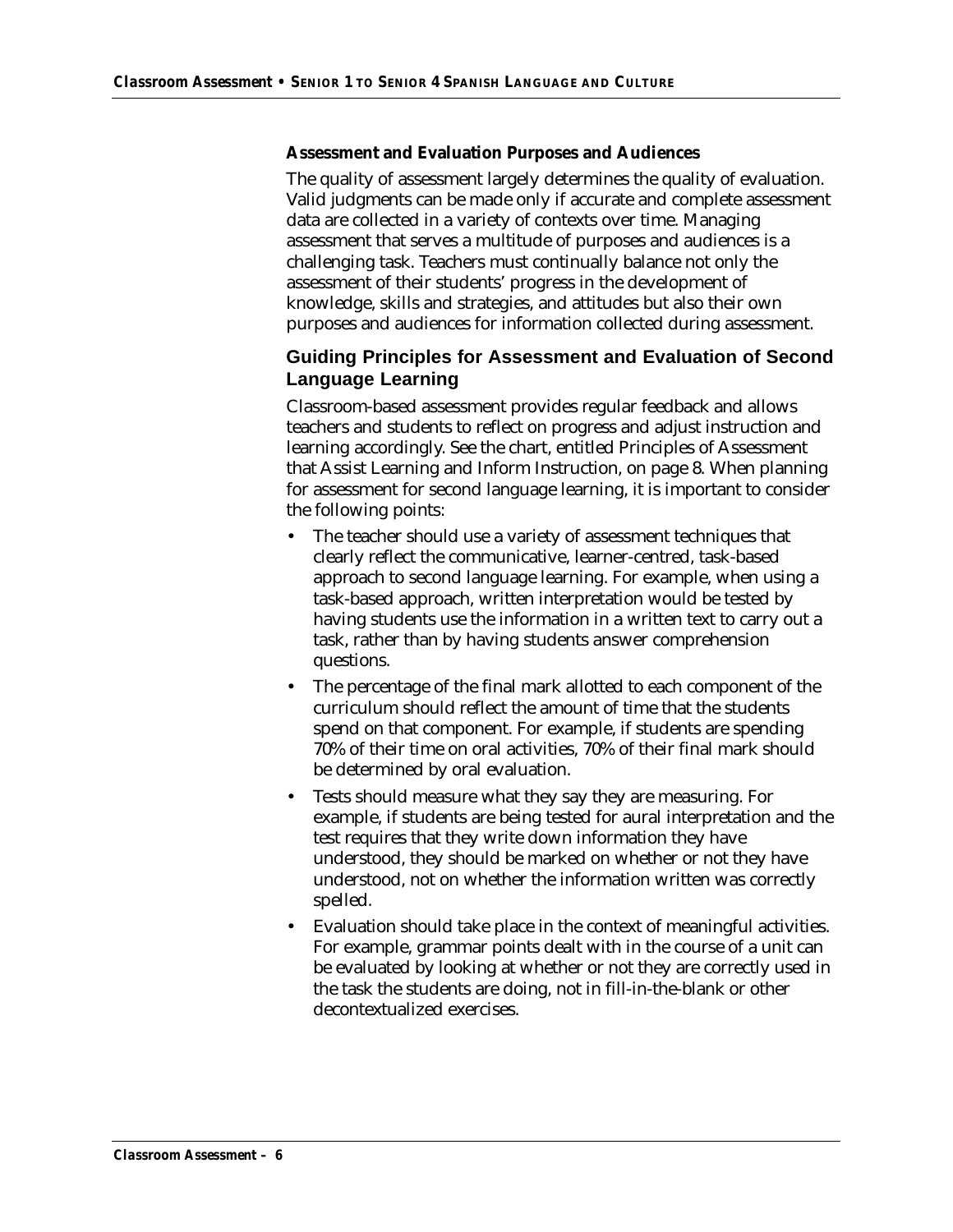- Different kinds of learning outcomes should be evaluated in different ways. For example, knowledge-related learning outcomes can be assessed by objective tests; attitudes are better assessed by observation.
- Students should be involved in determining the criteria that will be used for evaluating their work. This can be part of the planning process at the beginning of each unit. Students should have a clear understanding of the types of evaluation procedures that will be used throughout the unit.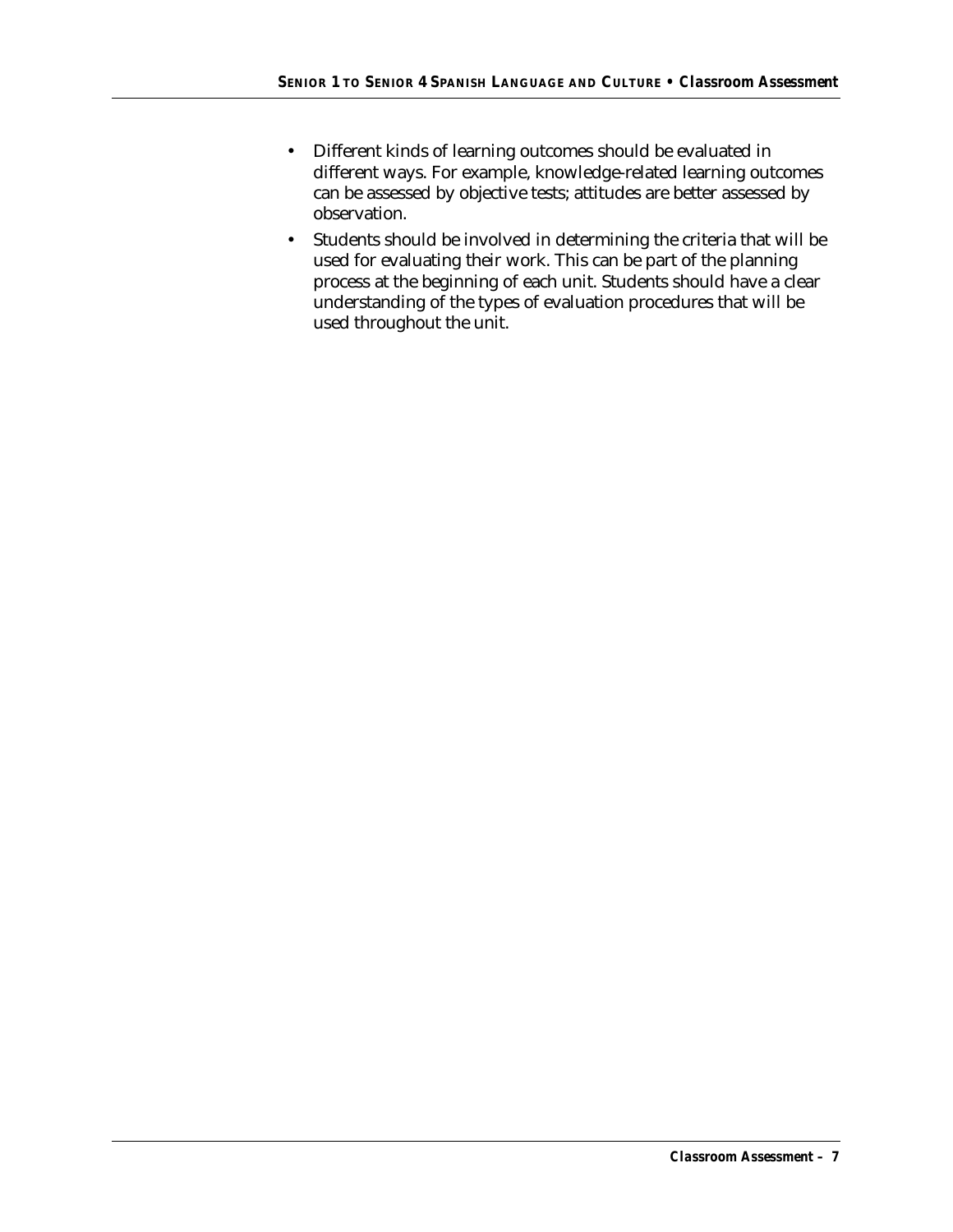| Principles of Assessment that Assist Learning and Inform Instruction                                                                                                                                                                                                                                                                                                                                            |                                                                                                                                                                                                                                                                                                                                                                                                |                                                                                                                                                                                                                                                                                                                                                                                                               |  |  |
|-----------------------------------------------------------------------------------------------------------------------------------------------------------------------------------------------------------------------------------------------------------------------------------------------------------------------------------------------------------------------------------------------------------------|------------------------------------------------------------------------------------------------------------------------------------------------------------------------------------------------------------------------------------------------------------------------------------------------------------------------------------------------------------------------------------------------|---------------------------------------------------------------------------------------------------------------------------------------------------------------------------------------------------------------------------------------------------------------------------------------------------------------------------------------------------------------------------------------------------------------|--|--|
| 1. An Integral Part of<br><b>Instruction and Learning</b>                                                                                                                                                                                                                                                                                                                                                       | 2. Continuous and<br>Ongoing                                                                                                                                                                                                                                                                                                                                                                   | 3. Authentic and Meaningful<br>Language Learning<br><b>Processes and Contexts</b>                                                                                                                                                                                                                                                                                                                             |  |  |
| Assessment<br>• is meaningful to students<br>• leads to goal setting<br>• fosters integration with other<br>curricular areas and application<br>to daily life<br>• reflects instructional strategies<br>used<br>• uses a wide variety of methods<br>• reflects a definite purpose                                                                                                                               | Assessment<br>• occurs through all instructional<br>activities (observations,<br>conferences, responses, logs)<br>· occurs systematically over a<br>period of time<br>· demonstrates progress<br>towards achievement of<br>learning outcomes                                                                                                                                                   | Assessment<br>• focuses on connecting prior and<br>new knowledge (integration of<br>information)<br>• focuses on authentic context<br>and tasks<br>• focuses on application of<br>strategies for constructing<br>meaning in new contexts                                                                                                                                                                      |  |  |
| 4. Collaborative and<br><b>Reflective Process</b>                                                                                                                                                                                                                                                                                                                                                               | 5. Multidimensional,<br><b>Incorporating a Variety</b><br>of Tasks                                                                                                                                                                                                                                                                                                                             | 6. Developmentally and<br><b>Culturally Appropriate</b>                                                                                                                                                                                                                                                                                                                                                       |  |  |
| Assessment<br>• encourages meaningful<br>student involvement and<br>reflection<br>• involves parents as partners<br>• reaches out to the community<br>• focuses on collaborative review<br>of products and processes to<br>draw conclusions<br>• involves a team approach                                                                                                                                       | Assessment<br>• uses a variety of authentic<br>tasks, strategies, and tools<br>• is completed for a variety of<br>purposes and audiences<br>• reflects instructional tasks                                                                                                                                                                                                                     | Assessment<br>· is suited to students'<br>developmental levels<br>• is sensitive to diverse social,<br>cultural, and linguistic<br>backgrounds<br>• is unbiased                                                                                                                                                                                                                                               |  |  |
| 7. Focused on Students'<br><b>Strengths</b>                                                                                                                                                                                                                                                                                                                                                                     | 8. Based on How Students<br>Learn                                                                                                                                                                                                                                                                                                                                                              | 9. Offers Clear Performance<br><b>Targets</b>                                                                                                                                                                                                                                                                                                                                                                 |  |  |
| Assessment<br>· identifies what students can<br>do and are learning to do<br>· identifies competencies in the<br>development of knowledge,<br>skills, and attitudes<br>• considers preferred learning<br>styles<br>• focuses on celebrations of<br>progress and success<br>• provides for differentiation<br>• provides information to<br>compare a student's<br>performance with his/her<br>other performances | Assessment<br>• uses sound educational<br>practice based on current<br>learning theory and brain<br>research<br>• fosters development of<br>metacognition<br>• considers multiple intelligences<br>and learning styles<br>· uses collaborative and<br>cooperative strategies<br>• considers research on the role<br>of memory in learning<br>• reflects current models of<br>language learning | Assessment<br>• encourages student<br>involvement (setting criteria,<br>measuring progress, working<br>towards outcomes and<br>standards)<br>• encourages application beyond<br>the classroom<br>• provides a basis for goal<br>setting<br>• provides students with a sense<br>of achievement<br>• provides information that<br>compares a student's<br>performance to predetermined<br>criteria or standards |  |  |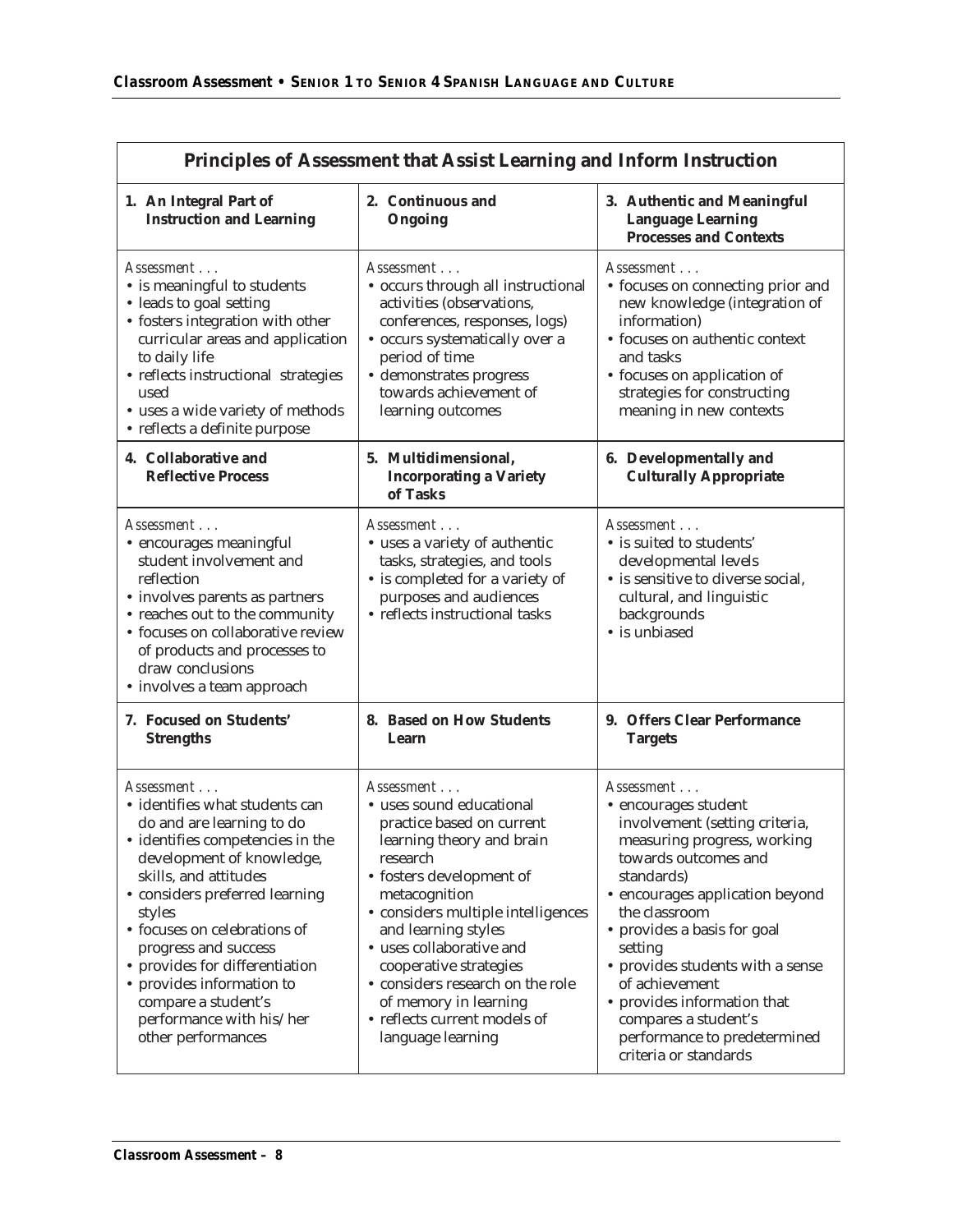### **Assessment Tools and Strategies**

Choosing assessment strategies and tools requires that teachers consider the range of classroom situations that students will experience. A variety of tools and resources may be used.



#### **Examples of Student Assessment Techniques**

There are a number of ways of organizing student assessment and a variety of tools that can be used to carry it out. The choice of techniques will depend largely on what is being evaluated. Students can be assessed by observing them as they are engaged in classroom activities, by measuring how well their work meets specific criteria, or by giving them different kinds of tests. They can be assessed individually or in groups. The assessment can be done by the teacher, by the student himself or herself, or by other students. A number of different tools can be used to record the results of the assessment, for example, checklists, rating scales, or anecdotal records.

The following are some examples of techniques specifically designed to assess different aspects of second language learning. **Each technique can be used to assess other aspects of learning than the example given.** For example, observation checklists can be used to assess group activities, reflection on learning strategies, the spelling, grammar, and punctuation of written texts, and so on.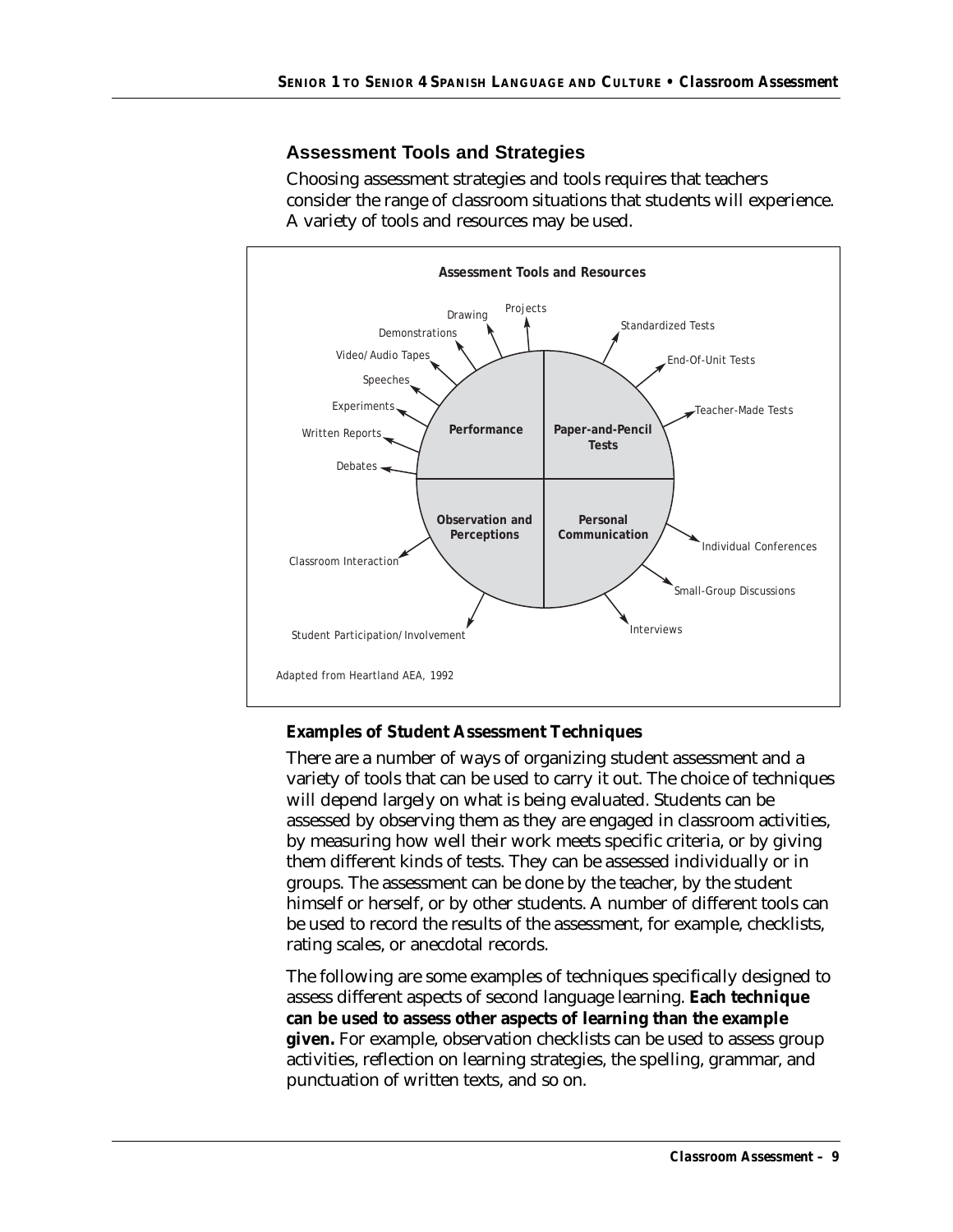#### **Anecdotal Records**

Anecdotal records are systematically kept notes of specific observations of student behaviors, skills, and attitudes in the classroom. Anecdotal records provide cumulative information regarding progress, skills acquired, and directions for further instruction. Anecdotal notes are often written as the result of ongoing observations during the lessons but may also be written in response to a product or performance the student has completed. Systematic collection of anecdotal records on a particular student provides excellent information for evaluation of learning patterns and consistency of student progress. Well-kept anecdotal records provide a valuable, practical, and specific reference about a student.

#### **Checklists, Rating Scales, and Rubrics**

Checklists, rating scales, and rubrics are assessment tools that state specific criteria that allow teachers and students to make judgments about developing competence. They list specific behaviours, knowledge, skills, attitudes, and strategies for assessment, and offer systematic ways of organizing information about individual students or groups of students.

Checklists usually offer a yes/no format in relation to the specific criteria and may be directed toward observation of an individual, a group, or a whole class. Checklists may be single-use or multiple-use.

Rating scales allow for an indication of the degree or frequency of the behaviours, skills and strategies, or attitudes displayed by the learner. They may be used to gather individual or group information, and are usually single-use. Multiple-use rating scales may be achieved by having students or teacher complete the same rating scale at different times during the school year and making comparisons.

Rubrics are an expanded form of rating scale that list several specific criteria at each level of the scale. They may be used to assess individuals or groups and, as with rating scales, may be compared over time.

The quality of information acquired through the use of checklists, rating scales, and rubrics is highly dependent on the quality of the descriptors chosen for assessment. Their benefit is also dependent on students' direct involvement in the assessment and interpretation of the feedback provided.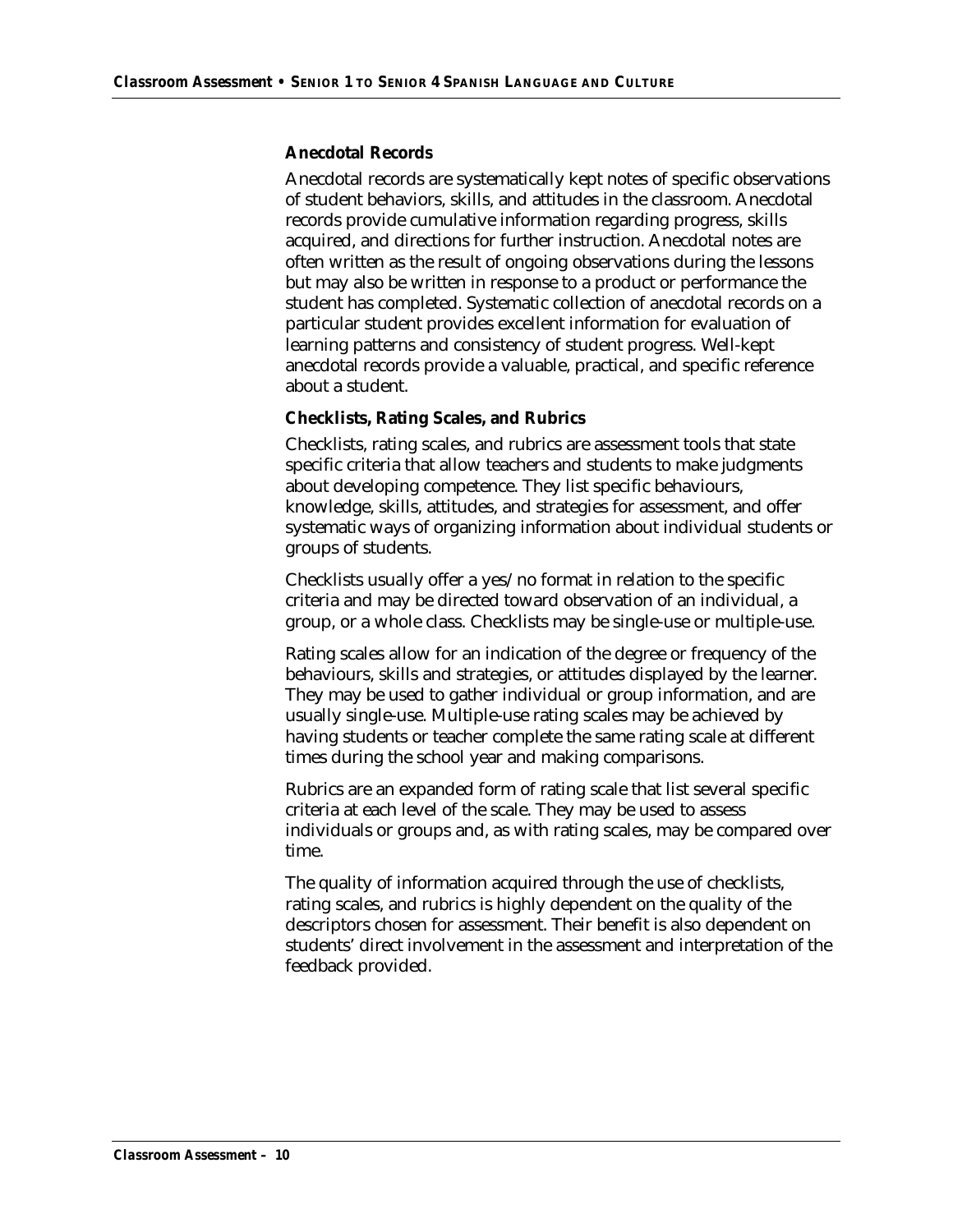| Ejemplo de normas de evaluación                            |  |
|------------------------------------------------------------|--|
| Normas de evaluación para la lengua y la cultura españolas |  |

| Norma de evaluación para el trabajo cooperativo            |                                                                       |  |                                                                      |                                                            |                                                                                     |                                                                                       |  |                       |
|------------------------------------------------------------|-----------------------------------------------------------------------|--|----------------------------------------------------------------------|------------------------------------------------------------|-------------------------------------------------------------------------------------|---------------------------------------------------------------------------------------|--|-----------------------|
|                                                            | 4                                                                     |  | 3                                                                    |                                                            | $\overline{2}$                                                                      | 1                                                                                     |  |                       |
| Igualdad en la<br>distribución del<br>trabajo              | cantidad de trabajo<br>compartido de<br>manera equiparable            |  | cantidad de trabajo<br>un poco desigual                              | uno o dos<br>estudiantes                                   | cantidad de trabajo<br>desigual-hecho en<br>su mayor parte por                      | cantidad de trabajo<br>desigual-un<br>estudiante ha hecho<br>todo el trabajo          |  |                       |
| Se mantiene en la<br>tarea                                 | Todo el tiempo                                                        |  | la mayor parte del<br>tiempo                                         | a veces                                                    |                                                                                     | poco involucrado(a);<br>rara yez se mantiene<br>en la tarea                           |  |                       |
| Interacción                                                | bastante intercambio<br>de ideas; muestra<br>respeto por los<br>demás |  | algún intercambio<br>de ideas;<br>respetuoso(a) con<br>los demás     | los demás                                                  | poco intercambio de<br>ideas; se distrae<br>fácilmente; es un<br>poco descortés con | muestra poco interés;<br>es descortés con los<br>demás                                |  |                       |
|                                                            |                                                                       |  | Norma de evaluación para presentaciones orales-Respuestas sencillas  |                                                            |                                                                                     |                                                                                       |  |                       |
|                                                            |                                                                       |  | Sí                                                                   |                                                            |                                                                                     | <b>No</b>                                                                             |  |                       |
| Pronunciación precisa                                      |                                                                       |  |                                                                      |                                                            |                                                                                     |                                                                                       |  |                       |
| Gramática precisa                                          |                                                                       |  |                                                                      |                                                            |                                                                                     |                                                                                       |  |                       |
|                                                            |                                                                       |  | Norma de evaluación para presentaciones orales-Juego de rol cultural |                                                            |                                                                                     |                                                                                       |  |                       |
|                                                            | 4                                                                     |  | 3                                                                    | $\overline{2}$                                             |                                                                                     | 1                                                                                     |  |                       |
| Pronunciación                                              | precisa todo el<br>tiempo, casi como<br>un hispanohablante            |  | comprensible, con<br>pocos errores                                   |                                                            | algunos errores,<br>pero se le entiende                                             | pronunciación pobre<br>muy adaptada a su<br>primera lengua<br>(inglés, francés, etc.) |  |                       |
| Fluidez                                                    | ejecución fluida                                                      |  | bastante fluida                                                      | pausas no naturales                                        |                                                                                     | insegura; vacilante;<br>intervalos largos                                             |  |                       |
| Inteligibilidad                                            | se le entiende<br>fácilmente                                          |  | se le entiende                                                       | se le entiende con<br>dificultad                           |                                                                                     | no se le entiende                                                                     |  |                       |
| Vocabulario                                                | uso amplio del<br>vocabulario meta                                    |  | algún uso del<br>vocabulario meta                                    | uso mínimo del<br>vocabulario meta<br>meta                 |                                                                                     |                                                                                       |  | no usa el vocabulario |
| Credibilidad<br>(muestra<br>conocimiento de la<br>cultura) | juego de rol creíble;<br>refleja la cultura                           |  | juego de rol creíble;<br>refleja un poco la<br>cultura               | poca credibilidad;<br>poca conexión con<br>la cultura meta |                                                                                     | no creíble; no hay<br>conexión manifiesta<br>con la cultura meta                      |  |                       |
| Desempeño                                                  | animoso, entusiasta;<br>buen contacto visual                          |  | entusiasmo general;<br>algún contacto<br>visual                      | limitado                                                   | poco entusiasmo;<br>contacto visual                                                 | lee de sus fichas;<br>monótono; no hay<br>contacto visual                             |  |                       |

Adaptado de *Nebraska K-12 Foreign Language Frameworks*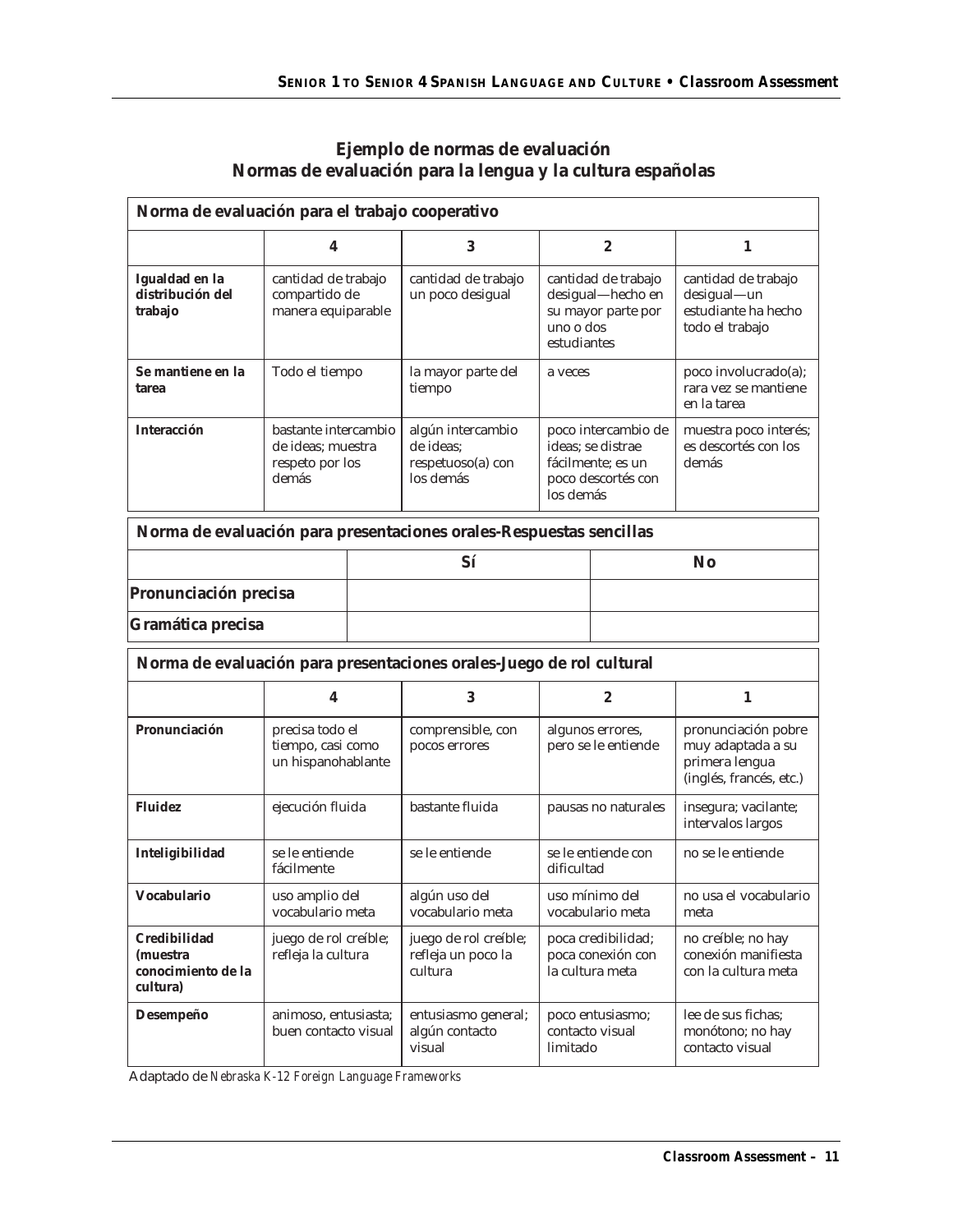#### **Ejemplo de normas de evaluación Normas de evaluación para la lengua y la cultura españolas (continuado)**

| Norma de evaluación para el material escrito-General |                                 |                                                                                          |                                                                                        |                                                                                                           |  |  |  |
|------------------------------------------------------|---------------------------------|------------------------------------------------------------------------------------------|----------------------------------------------------------------------------------------|-----------------------------------------------------------------------------------------------------------|--|--|--|
|                                                      | 4                               |                                                                                          | 2                                                                                      |                                                                                                           |  |  |  |
| Gramática                                            | perfecta                        | usa bien la materia<br>que se estudia                                                    | algunos errores en<br>la materia que se<br>estudia                                     | parece no entender<br>lo que se estudia                                                                   |  |  |  |
| Vocabulario                                          | uso creativo del<br>vocabulario | vocabulario al nivel<br>actual de estudio                                                | algún uso del<br>vocabulario actual:<br>faltan palabras<br>claves                      | uso mínimo del<br>vocabulario meta al<br>nivel actual de<br>estudio; uso<br>incorrecto de las<br>palabras |  |  |  |
| Ortografía                                           | perfecta                        | muy pocos errores<br>en la ortografía y en<br>el uso de la tilde<br>(acento ortográfico) | algunos errores en<br>la ortografía y en el<br>uso de la tilde<br>(acento ortográfico) | muchos errores<br>en la ortografía y en<br>el uso de la tilde<br>(acento ortográfico)                     |  |  |  |

| Norma de evaluación para el material escrito-Escritura creativa (estudiantes de 3er. y 4to.<br>Años) |                                                                                               |                                                                                                                                                                                                   |                                                                                                                                                                                                                       |  |  |  |  |
|------------------------------------------------------------------------------------------------------|-----------------------------------------------------------------------------------------------|---------------------------------------------------------------------------------------------------------------------------------------------------------------------------------------------------|-----------------------------------------------------------------------------------------------------------------------------------------------------------------------------------------------------------------------|--|--|--|--|
|                                                                                                      | Sobresaliente<br>3                                                                            | Satisfactorio<br>2                                                                                                                                                                                | <b>Deficiente</b>                                                                                                                                                                                                     |  |  |  |  |
| Ortografía/<br>Pronunciación                                                                         | ortografía y puntuación<br>casi siempre correctas                                             | algunos errores en todas<br>partes                                                                                                                                                                | descuidado; abundantes<br>errores                                                                                                                                                                                     |  |  |  |  |
| Gramática                                                                                            | al nivel de estudio o<br>superior con muy pocos<br>errores                                    | algunos errores-no<br>siempre hay concordancia<br>entre sujeto y verbo y/o<br>sujeto y adjetivo, usa a<br>veces tiempos verbales<br>incorrectos; no siempre<br>muestra nivel de estudio<br>actual | la escritura está al nivel<br>del 1er. o 2do. año:<br>muchos errores<br>gramaticales-los sujetos,<br>verbos y adjetivos<br>generalmente no<br>concuerdan; la escritura<br>está en su mayoría en el<br>tiempo presente |  |  |  |  |
| Esfuerzo                                                                                             | más del requerido                                                                             | satisface los requisitos                                                                                                                                                                          | faltan algunas partes; el<br>trabajo parece hecho a la<br>ligera                                                                                                                                                      |  |  |  |  |
| Creatividad                                                                                          | descripciones creativas y<br>originales; personajes<br>realistas; bien ilustrado;<br>ordenado | alguna creatividad;<br>descripciones sencillas; en<br>su mayor parte claro y<br>ordenado                                                                                                          | no muestra creatividad o<br>planificación;<br>descripciones<br>incompletas; personajes<br>irreales; ilustraciones al<br>azar o no hay<br>ilustraciones                                                                |  |  |  |  |

Adaptado de *Nebraska K-12 Foreign Language Frameworks*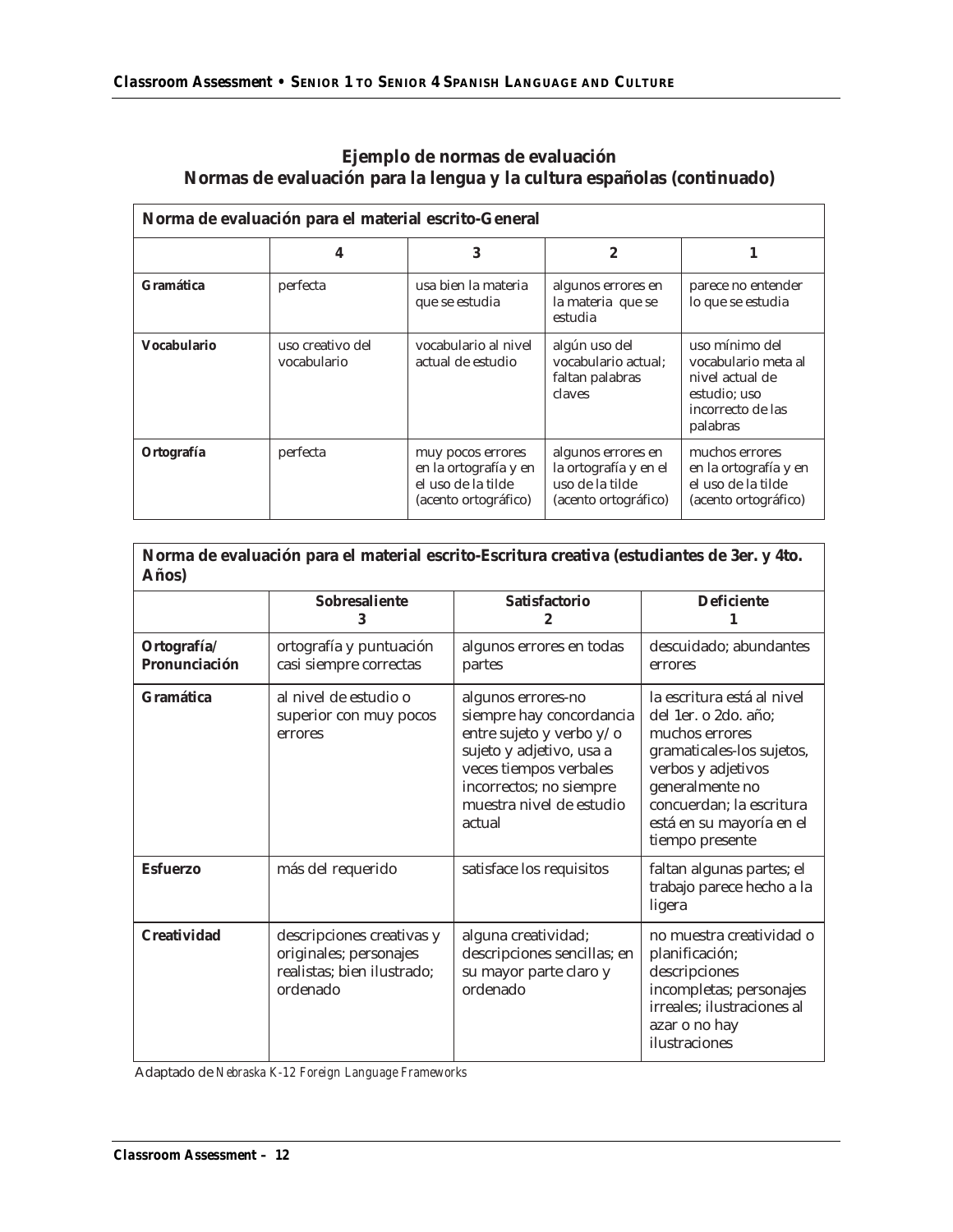#### **Ejemplo de normas de evaluación Escalas de clasificación**

|                             | Cuadro 7A. Ejemplo de una escala de clasificación inclusiva                                                                                                                                                                                                                                                                          |
|-----------------------------|--------------------------------------------------------------------------------------------------------------------------------------------------------------------------------------------------------------------------------------------------------------------------------------------------------------------------------------|
| 4 — Supera las expectativas | No hay errores en la expresión (p.e. gustos/antipatías y/o preguntar responder<br>preguntas); pronunciación casi como un hispanohablante; uso de las estructuras<br>más allá de la habilidad esperada; usos culturales apropiados casi como de un<br>hispanohablante; siguió instrucciones, excedió lo esperado.                     |
| $3$ - Excelente             | Casi todas las expresiones de qustos/antipatías y/o preguntar/responder<br>preguntas son correctas; se le entiende fácilmente con errores poco frecuentes en<br>la pronunciación, las estructuras y en el uso del vocabulario; se demostraron de<br>manera apropiada casi todos los usos culturales; siguió todas las instrucciones. |
| $2 - B$ ueno                | Algunos errores en las expresiones de gustos/antipatías y/o preguntar/<br>responder preguntas; inteligible con errores perceptibles en la pronunciación, las<br>estructuras, y/o en los usos del vocabulario; se demostraron de manera apropiada<br>algunos usos culturales; siguió casi todas las instrucciones.                    |
| 1 — Todavía no              | Pocas o ninguna expresión de qustos/antipatías y/o preguntar/responder<br>preguntas de manera correcta; casi o totalmente ininteligible; los usos culturales<br>fueron impropios o no se demostraron del todo; poca evidencia de seguir<br>instrucciones.                                                                            |

| Cuadro 7B. Ejemplo de una escala de clasificación analítica              |                                                                                            |                                                          |                                                                                                                        |                                                |  |  |  |  |
|--------------------------------------------------------------------------|--------------------------------------------------------------------------------------------|----------------------------------------------------------|------------------------------------------------------------------------------------------------------------------------|------------------------------------------------|--|--|--|--|
|                                                                          | 4<br>Supera las<br>expectativas                                                            | 3<br>Excelente                                           | $\overline{2}$<br><b>Bueno</b>                                                                                         | Todavía no                                     |  |  |  |  |
| Expresa gustos/<br>antipatías                                            | sin errores                                                                                | casi todos<br>expresados<br>correctamente                | algunos errores, la<br>mayoría expresados<br>correctamente                                                             | pocos o ninguno<br>correctamente<br>expresados |  |  |  |  |
| Es inteligible<br>(pronunciación,<br>estructuras, uso de<br>vocabulario) | casi como un<br>hispanohablante;<br>usa estructuras más<br>allá de la destreza<br>esperada | se le entiende<br>fácilmente, errores<br>poco frecuentes | inteligible con<br>errores perceptibles<br>en la pronunciación,<br>las estructuras, y/o<br>en el uso de<br>vocabulario | casi o totalmente<br>ininteligible             |  |  |  |  |
| Demuestra usos<br>culturales<br>apropiados                               | usos casi como un<br>hispanohablante                                                       | casi todos se<br>demostraron de<br>manera apropiada      | algunos<br>demostrados y de<br>manera apropiada                                                                        | impropios o no<br>demostrados                  |  |  |  |  |
| Sigue instrucciones                                                      | excedió lo esperado                                                                        | sique todas las<br>instrucciones                         | sique casi todas las<br>instrucciones                                                                                  | poca evidencia de<br>sequir instrucciones      |  |  |  |  |

Las escalas de clasificación analíticas dan más información sobre criterios específicos y se deben usar cuando los estudiantes y los profesores quieren retroalimentación sobre sus habilidades y debilidades en un desempeño, producto o proceso. Los niveles de desempeño (las normas) se describen para cada uno de los criterios. "Una escala analítica requiere que los evaluadores den por separado evaluaciones de los diferentes aspectos del trabajo. Los criterios que incorporan varios resultados son analíticos". (Herman, Aschbacker and Winters, p. 70)

Adaptado de *Nebraska K-12 Foreign Language Frameworks*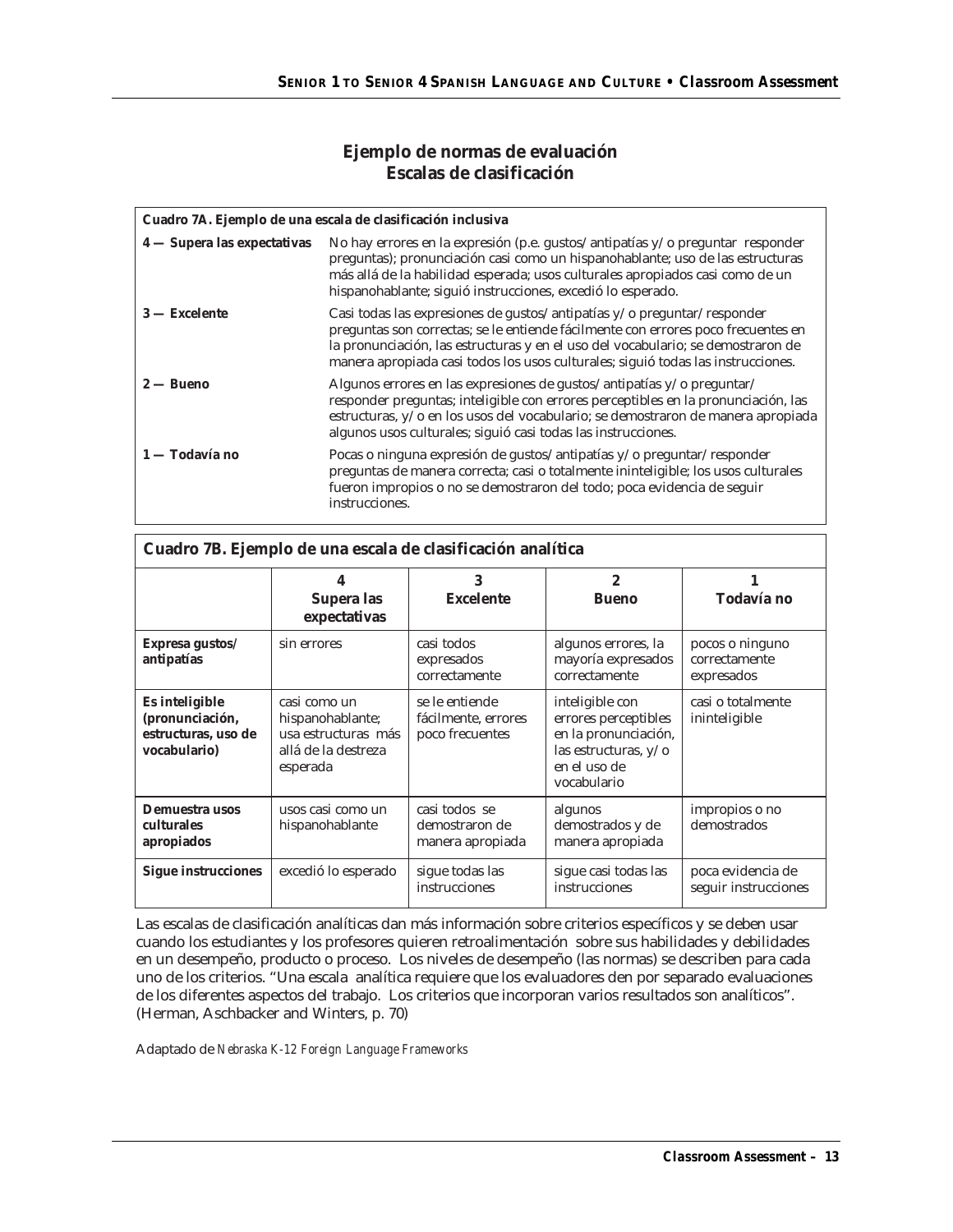## **Ejemplo de norma de evaluación Autoevaluación de la actividad oral**

Evalúate en cada una de las siguientes categorías:

| ★★★★★ fantástica |                  |
|------------------|------------------|
| ****             | muy buena        |
| ★★★              | buena            |
| **               | regular          |
| $\bigstar$       | necesita mejorar |

|                                                                                                                | $\star$<br>$\bigstar$ | $\star$ |  |  |
|----------------------------------------------------------------------------------------------------------------|-----------------------|---------|--|--|
| Contenido<br>• El contenido estuvo completo.<br>Las ideas estuvieron bien organizadas.<br>$\bullet$            |                       |         |  |  |
| Inteligibilidad<br>· Fui inteligible para mi compañero.<br>· Fui inteligible para mi profesor/a.               |                       |         |  |  |
| Vocabulario y expresiones<br>· Usé expresiones recién aprendidas.<br>· Usé nuevo vocabulario recién aprendido. |                       |         |  |  |
| Gramática<br>· Usé construcciones que son un reto para mí.                                                     |                       |         |  |  |
| <b>Fluidez</b><br>Hablé una cantidad razonable.<br>Hablé con poca vacilación.<br>$\bullet$                     |                       |         |  |  |
| <b>Registro</b><br>· Usé formas de expresión familiares y formales,<br>según el caso.                          |                       |         |  |  |

Desarrollado por Karen Jogan, Albright College, Reading, PA.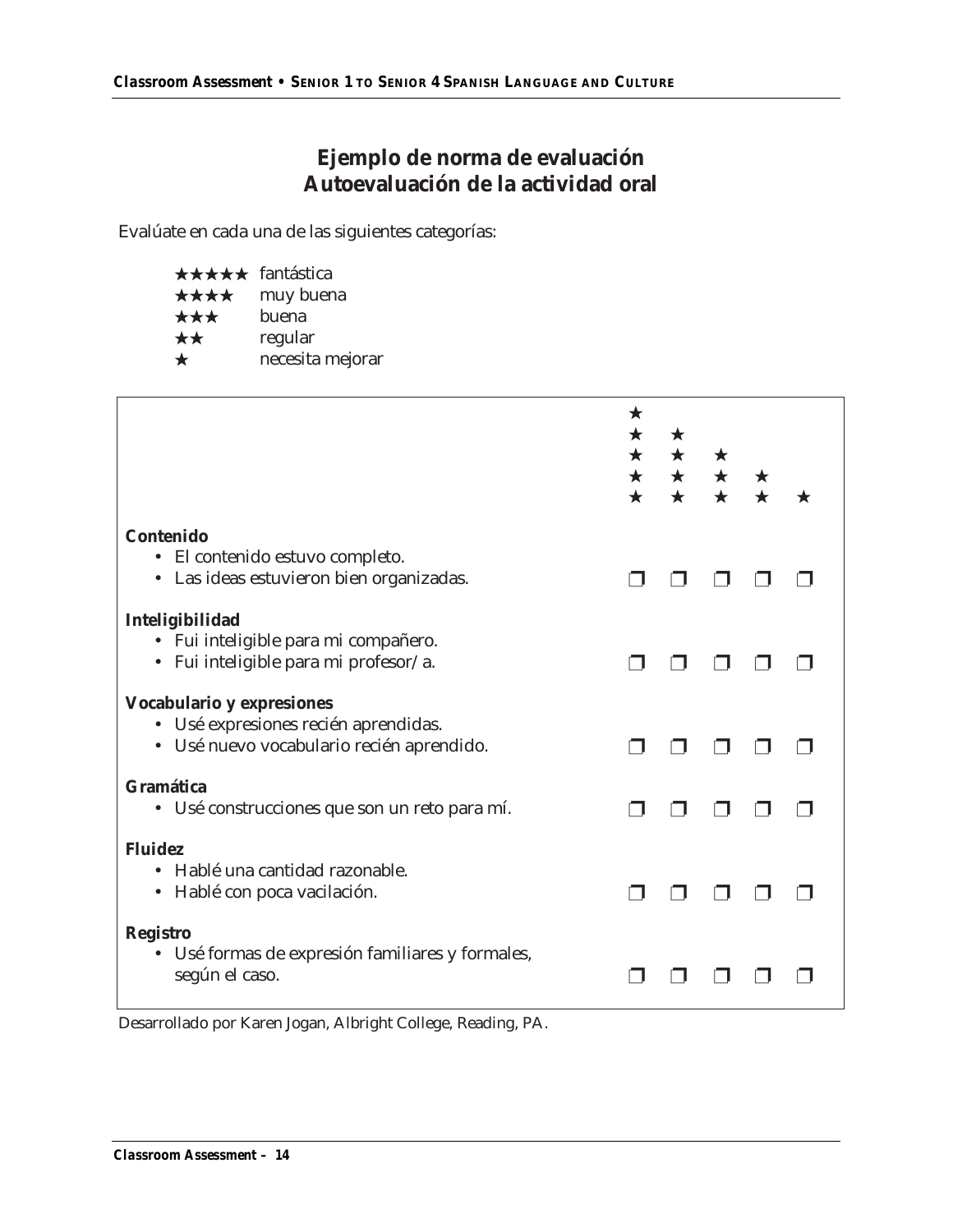## **Ejemplo de norma de evaluación Evaluación del informe oral**

| $Orador(a)$ :                                                                  |   |                |                |                |              |
|--------------------------------------------------------------------------------|---|----------------|----------------|----------------|--------------|
|                                                                                |   |                |                |                |              |
|                                                                                |   |                |                |                |              |
|                                                                                |   |                |                |                |              |
| Entendí de qué se trataba el informe. Sí ______ Un poco _____ No ____          |   |                |                |                |              |
|                                                                                |   |                |                |                |              |
|                                                                                |   |                |                |                |              |
| Evalúa el formulario del informe oral de 5 (fantástico) a 1 (necesita mejorar) |   |                |                |                |              |
| Esquemas presentados                                                           | 5 | $4 \quad$      | 3 <sup>7</sup> | $2^{\circ}$    | 1            |
| Palabras clave enunciadas                                                      | 5 | $4 \quad$      | 3 <sup>7</sup> | $2^{\circ}$    | 1            |
| Organización clara                                                             | 5 | $\overline{4}$ | 3 <sup>1</sup> | $2^{\circ}$    | 1            |
| Uso de material visual/ilustraciones                                           | 5 | $\overline{4}$ | 3 <sup>1</sup> | $\overline{2}$ | 1            |
| Referencia mínima a apuntes escritos                                           | 5 | $\overline{4}$ | $\mathfrak{Z}$ | $\overline{2}$ | 1            |
| Extensión apropiada                                                            | 5 | $\overline{4}$ | $\mathfrak{Z}$ | $\overline{2}$ | 1            |
| Se respondío a las preguntas                                                   | 5 | $\overline{4}$ | $\mathfrak{Z}$ | $\overline{2}$ | $\mathbf{1}$ |
| El orador parece interesado en al tema                                         | 5 | $\overline{4}$ | $\mathfrak{Z}$ | $\overline{2}$ | $\mathbf{1}$ |
| Originalidad, creatividad                                                      | 5 | $4 \quad$      | 3 <sup>1</sup> | $2^{\circ}$    | 1            |
| El orador sustenta una opinión                                                 | 5 | 4              | $\mathfrak{Z}$ | $\overline{2}$ | 1            |

Desarrollado por Karen Jogan, Albright College, Reading, PA.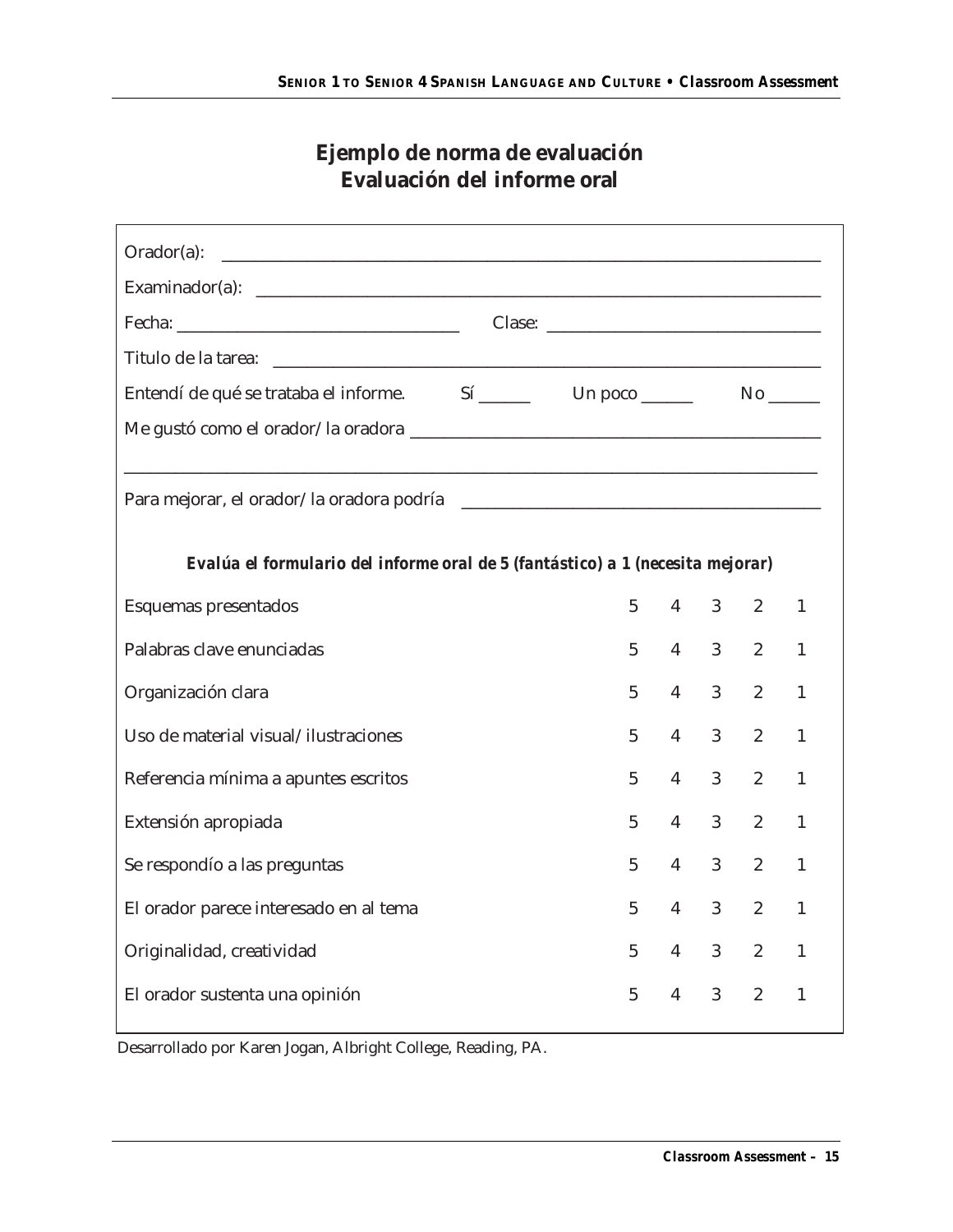| Evalúa la historia:             |                                                            |  |   |  |
|---------------------------------|------------------------------------------------------------|--|---|--|
| ****<br>***<br>**<br>$\bigstar$ | fantástica<br>buena<br>promedio<br>necesita mejorar        |  |   |  |
|                                 |                                                            |  |   |  |
|                                 | La historia estuvo bien organizada.                        |  |   |  |
|                                 | La historia tuvo un comienzo, un desarrollo y un final.    |  |   |  |
|                                 | La historia fue interesante y entretenida.                 |  | ⊓ |  |
|                                 | La historia incluyó una variedad de expresiones.           |  |   |  |
|                                 | Las ideas en la historia estuvieron claramente expresadas. |  |   |  |
|                                 | La historia pudo ser commprendida por otros.               |  |   |  |
|                                 |                                                            |  |   |  |
|                                 |                                                            |  |   |  |
|                                 |                                                            |  |   |  |
|                                 |                                                            |  |   |  |
|                                 |                                                            |  |   |  |
|                                 |                                                            |  |   |  |

## **Ejemplo de norma de evaluación Evaluación de una historia**

Desarrollado por Eliason, Eaton, & Jogan, TESOL, 1997.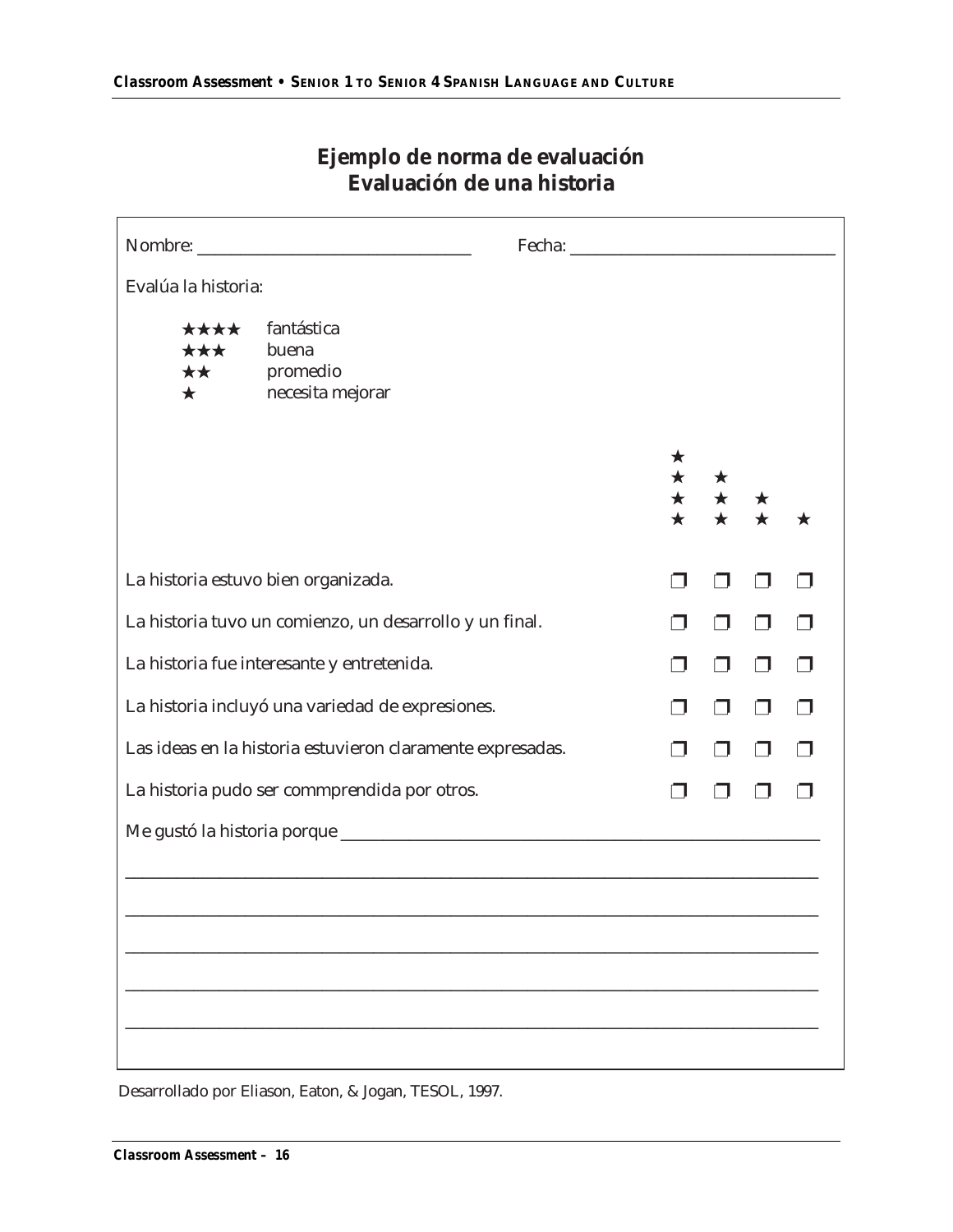## **Ejemplo de norma de evaluación Para expresar un punto de vista**

| Evalúate en el proceso:          |                                                           |                |                   |
|----------------------------------|-----------------------------------------------------------|----------------|-------------------|
|                                  |                                                           | muy<br>exitoso | no muy<br>exitoso |
|                                  | Pienso que tuve éxito en expresar mi opinión.             |                |                   |
|                                  | Mi opinión tuvo varios argumentos de apoyo.               |                |                   |
|                                  | Mis argumentos de apoyo estuvieron bien organizados.      |                |                   |
| Fui persuasivo(a) y convincente. |                                                           |                |                   |
|                                  | La estructura de mi oración fue gramaticalmente correcta. |                |                   |
|                                  |                                                           |                |                   |
|                                  |                                                           |                |                   |
|                                  |                                                           |                |                   |

Desarrollado por Eliason, Eaton, and Joga, TESOL, 1997.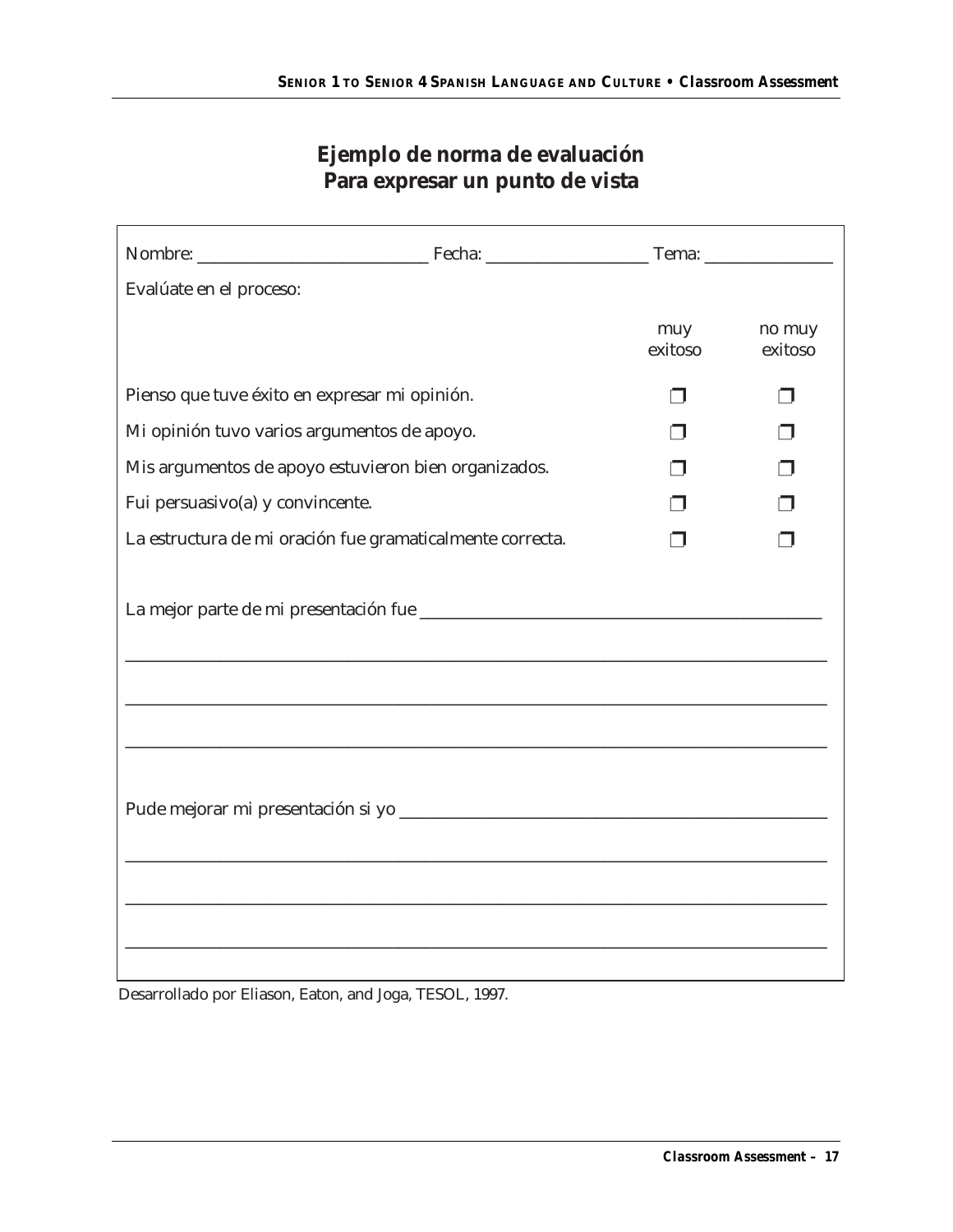## **Ejemplo de norma de evaluación Lista de verificación del relato de una historia: Autoevaluación**

Nombre: \_\_\_\_\_\_\_\_\_\_\_\_\_\_\_\_\_\_\_\_\_\_\_\_\_\_\_\_\_\_\_\_ Fecha: \_\_\_\_\_\_\_\_\_\_\_\_\_\_\_\_\_\_\_\_\_\_\_\_\_\_\_\_\_\_\_

Titulo del libro: \_\_\_\_\_\_\_\_\_\_\_\_\_\_\_\_\_\_\_\_\_\_\_\_\_\_ Autor: \_\_\_\_\_\_\_\_\_\_\_\_\_\_\_\_\_\_\_\_\_\_\_\_\_\_\_\_\_\_\_

Por favor marca una "X" en la casilla que describe tu habilidad para hacer lo siguiente:

|                                                                                                                 | Por mi<br>cuenta | Con ayuda de<br>un(a) compañero(a)<br>o de mi profesor(a) | Todavía no<br>puedo hacer<br>esto |
|-----------------------------------------------------------------------------------------------------------------|------------------|-----------------------------------------------------------|-----------------------------------|
| Puedo nombrar a los personajes<br>principales.                                                                  |                  |                                                           |                                   |
| Puedo describir la escena.                                                                                      |                  |                                                           |                                   |
| Puedo informar sobre las<br>acontecimientos en orden<br>cronológico.                                            |                  |                                                           |                                   |
| Puedo identificar los asuntos o<br>problemas principales.                                                       |                  |                                                           |                                   |
| Puedo describir el desenlace.                                                                                   |                  |                                                           |                                   |
| Puedo expresar mis sentimientos<br>sobre la historia y compararlos<br>con otra historia o suceso en mi<br>vida. |                  |                                                           |                                   |
| Puedo identificar mi parte<br>favorita de la historia o a mi<br>personaje favorito y decir por<br>qué.          |                  |                                                           |                                   |

Desarrollado por Karen Jogan, Albright College, Reading, PA.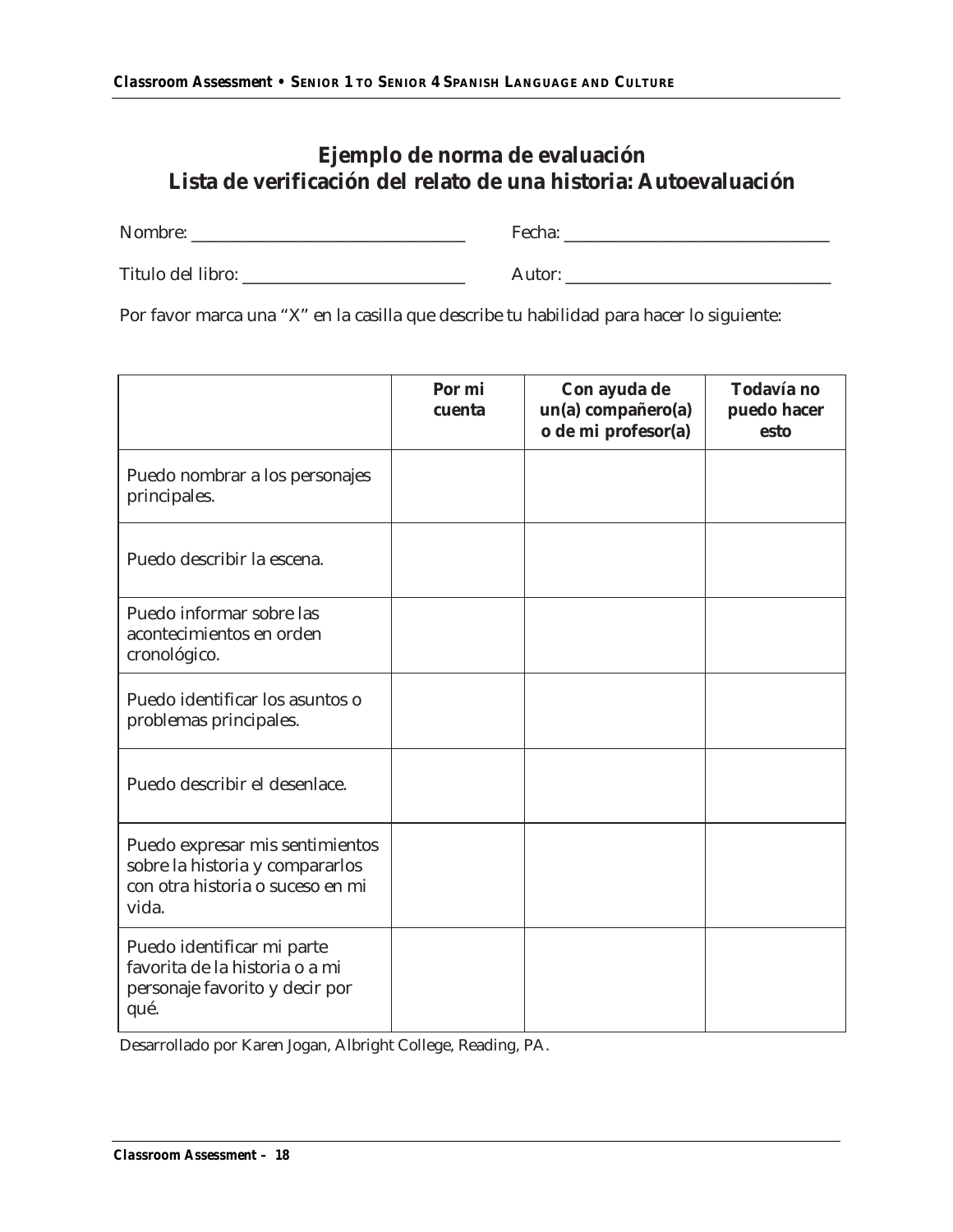#### **Conferences**

Conferences provide opportunities for students and the teacher to discuss learning strengths and areas for improvement, and to set learning goals. In conferences, it is possible to learn a great deal about students' understanding of information, attitudes toward learning, and the skills and strategies students employ during the learning process. Conferences provide opportunity for individualized teaching, for guiding students to more challenging materials, and for determining future instructional needs.

Conferences are usually short informal meetings held with individual students, or a small group of students, and involve diagnostic listening, questioning, and responding. Interviews, on the other hand, are conferences that are conducted to gather specific information. They may involve a set of questions you ask for a specific purpose. For example, you may need information about the student's reading patterns and difficulties and and may use a formal conference or interview to ask questions directly related to a particular aspect of the student's performance.

Sometimes more formal interviews are conducted regarding student attitudes and metacognitive behaviors. These are often presented as a set of questions or activities to which the student may respond orally with the teacher recording responses.

Whether conferences are informal or formal, they are most beneficial for assessment purposes when they are held on a regular schedule and both student and teacher come prepared with materials to share and questions to ask. Systematic conference notes form a permanent record of the content of the conference and set goals for future learning. Conferences provide opportunities to assess the appropriateness of the tasks and observe other areas of concern.

Once students are familiar with good conferencing procedures, peer conferencing is an alternative for students to obtain feedback and discuss progress and goals.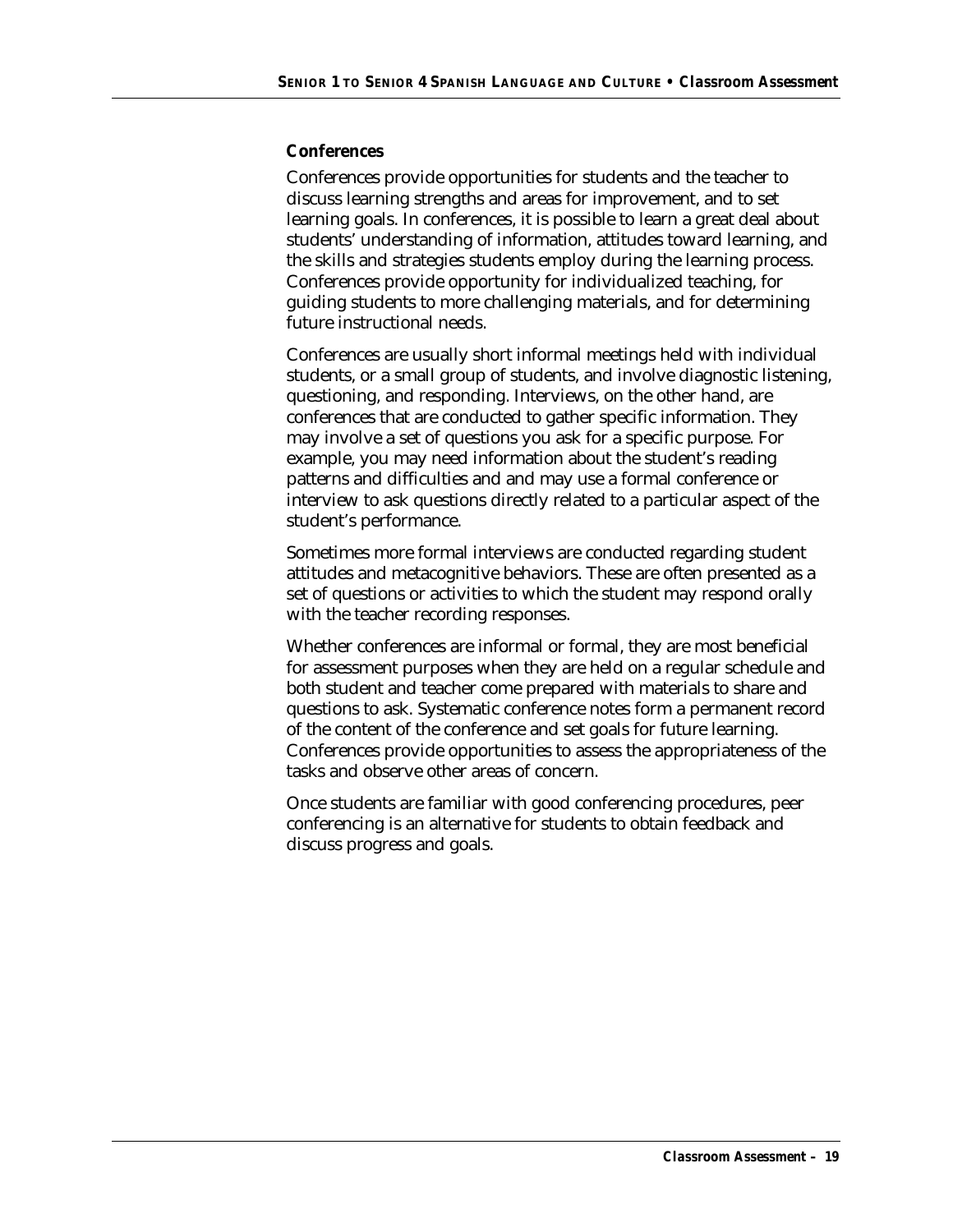#### **Continua**

Continua or continuums are a series of descriptors that attempt to describe the behaviours that students exhibit as they are developing communicative competence. Teachers can use them systematically to observe and make judgments about students' progress. Although continua are designed to list descriptors according to developmental principles, most students do not develop in a linear fashion. Individual students may exhibit a range of indicators from a number of phases at any one time. Key indicators describe behaviours typical of a phase and provide a way of mapping student progress through the various levels. Students may not move through phases at a regular pace. The indicators do not describe evaluative criteria through which every student is expected to progress in sequential order, but they do provide evidence of an overall developmental pattern.

#### **Performance Assessments**

Performance assessment is defined as an assessment activity that requires students to construct a response, create a product, or perform a demonstration. Since performance assessments generally do not yield a single correct answer or method for solution, evaluations of student products or performances are based on judgements guided by criteria (McTighe and Ferrara 34).

Performance assessments are concerned with how students apply the knowledge, skills, strategies, and attitudes that they have learned to new and authentic tasks. Performance tasks are short activities (generally between one and three class periods) that provide an opportunity for students to demonstrate knowledge, skills, and strategies. They are highly structured and require students to complete specific elements. They may be content-specific or interdisciplinary and relate to real-life application of knowledge, skills, and strategies.

Performance assessment tasks can be organized into three categories: products (such as dioramas, slide shows, reports, videotapes, etc.), performances (such as dramatic readings, interviews, debates, etc.), and processes (such as problem solving, cooperative learning, etc.).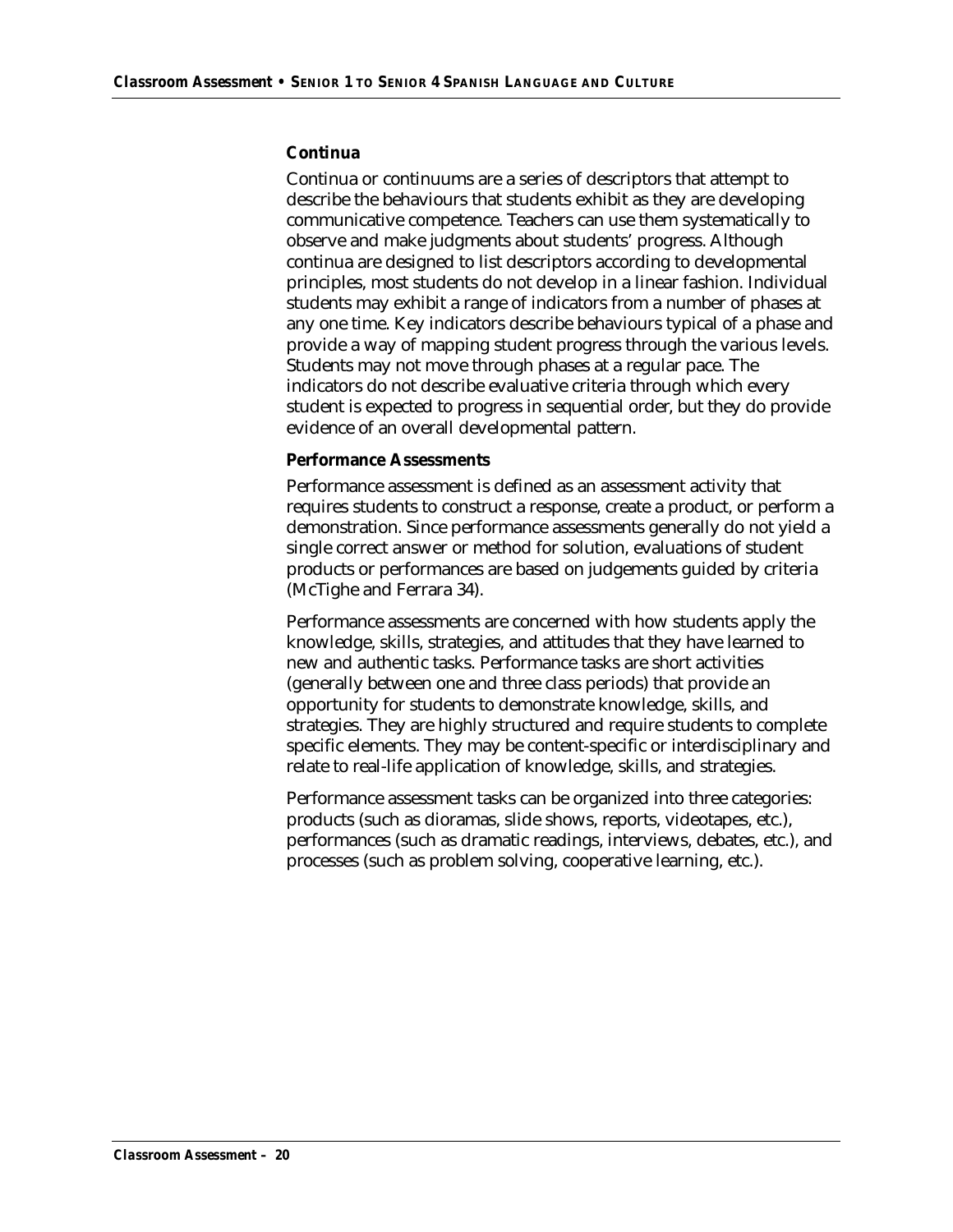#### **Portfolios**

F. Leon Paulson defines portfolio as "a purposeful collection of student work that exhibits the student's efforts, progress, and achievements in one or more areas. The collection must include student participation in selecting the contents, the criteria for judging merit, and evidence of student self-reflection" (60).

The physical structure of a portfolio refers to the actual arrangement of the work samples and can be organized according to chronology, subject, types of student product, or goal area. The conceptual structure refers to the teacher's goals for student learning. For example, the teacher may have students self-assess a work sample, then self-reflect, and then set a goal for future learning. The work-sample selfassessment and the goal sheet may be added to the portfolio.

Students generally choose the work samples to place in the portfolio. The teacher may also choose to have specific work samples placed in the portfolio.

The charts that follow provide examples of elements that may be included in a second language portfolio, a sample assessment rubric, and ideas for exhibitions and projects.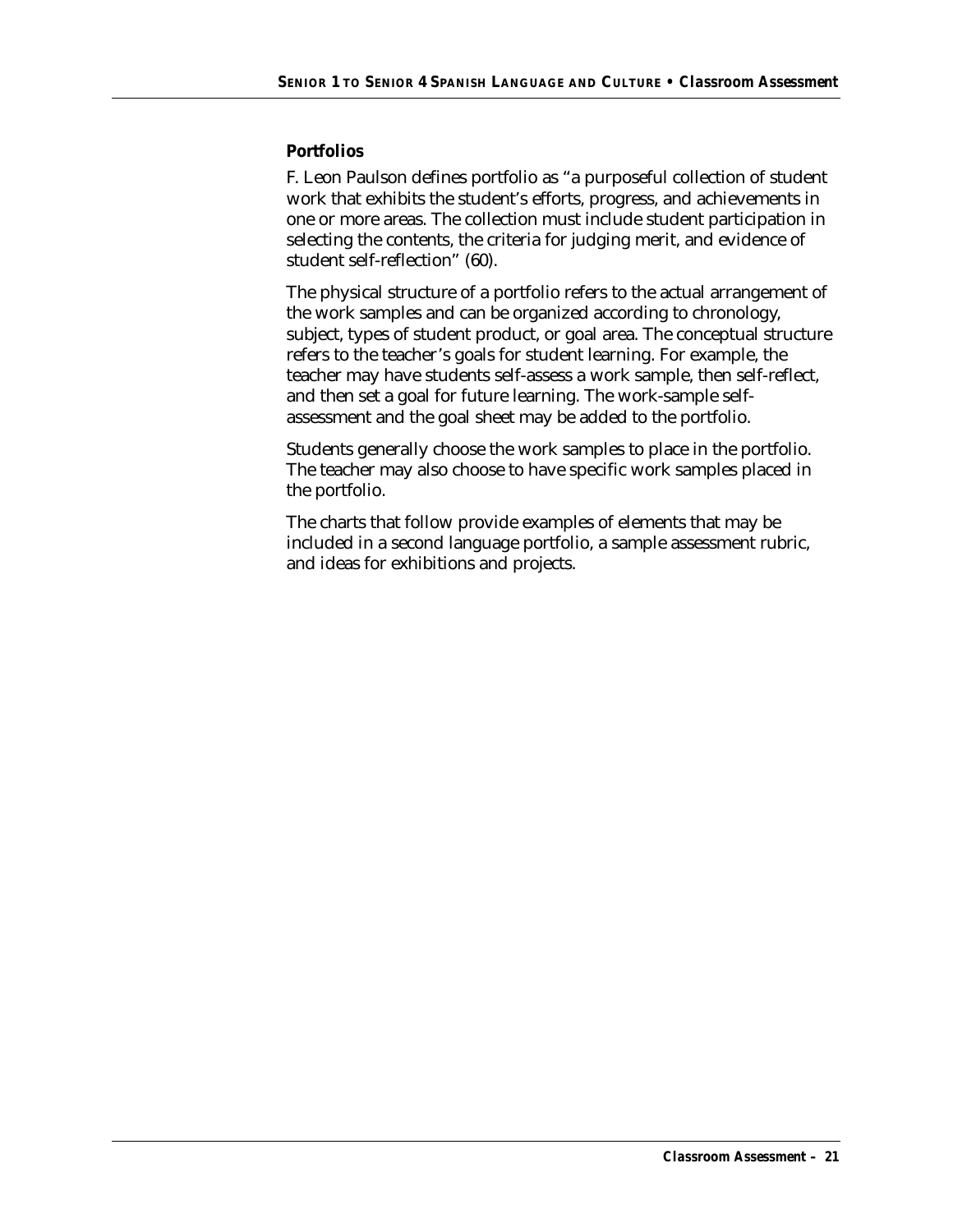## **Carpeta de trabajo del estudiante**

debates/*debates* videotapes/*videocasetes* addresses/*discursos* films/*películas* discussions/*conversaciones* audiotapes/*cintas de casete* mock trials/*simulacros de juicio* slides/*diapositivas*

#### **Oral Presentations/ Multimedia Presentations/** *Presentaciones orales Presentaciones audiovisuales*

monologues/*monólogos* photo essays/*composiciones con fotos* interviews/*entrevistas* print media/*medios de difusión impresos* speeches/*conferencias* computer programs/*programas de computación* storytelling/*narraciones* oral histories/*historias orales* poetry reading/*lecturas de poesía* broadcasts/*transmisiones*

#### **Visual and Graphic Arts/ Representations/** *Artes visuales y gráficas Representaciones*

paintings/*pinturas* maps/*mapas* storybooks/*libros de cuentos* graphs/*gráficos* drawings/*dibujos* dioramas/*dioramas* posters/*carteles* mock-ups/*maquetas* sculptures/*esculturas* displays/*exhibiciones* mobiles/*móviles* charts/*diagramas, esquemas*

#### **Performances/ Written Presentations/** *Representaciones teatrales y artisticas Presentaciones escritas*

music (choral and instrumental)/ *música (coral e instrumental)*

murals/*murales* models/*representaciones a escala* cartoons/*historietas* bulletin boards/*tableros de anuncios* replicas/*reproducciones*

role-playing, drama/ expressive (diaries, journals, writing logs)/ *juego de roles, dramatización de expesión (diarios, diarios de registro)* dance, movement/  $t$  transactional (letters, reports, surveys, essays)/ *danza, movimiento de transacción (cartas, informes, encuestas, ensayos)* choral readings/ poetic (poems, myths, legends, stories, plays)/ *lecturas en voz alta en grupos poéticas (poemas, mitos, leyendas, historias, obras de teatro)*

Adapted from *Nebraska K-12 Foreign Language Frameworks*, 1996.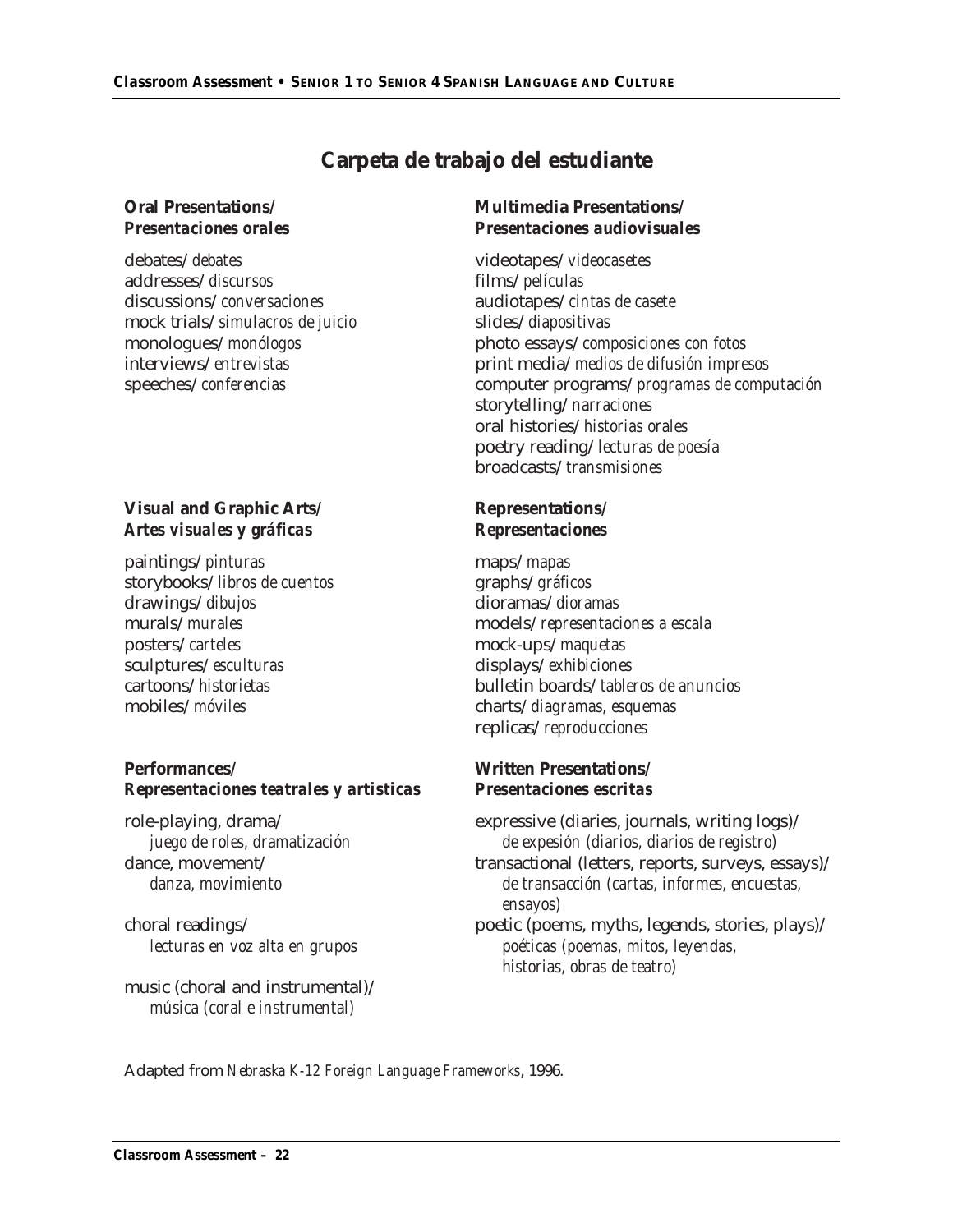## **Ejemplo de normas de evaluación Evaluación de la calidad de las carpetas de trabajo**

| Evaluación de la calidad de las carpetas de trabajo<br>Esta norma de evaluación sugiere normas y criterios que los profesores pueden usar para evaluar las<br>carpetas de trabajo. Se deben presentar las normas y criterios a los estudiantes antes de que empiecen<br>a desarrollar sus carpetas de trabajo. |                                                                                                                    |                                                                                        |                                                                                             |                                                                                                       |
|----------------------------------------------------------------------------------------------------------------------------------------------------------------------------------------------------------------------------------------------------------------------------------------------------------------|--------------------------------------------------------------------------------------------------------------------|----------------------------------------------------------------------------------------|---------------------------------------------------------------------------------------------|-------------------------------------------------------------------------------------------------------|
|                                                                                                                                                                                                                                                                                                                | Superior                                                                                                           | <b>Excelente</b>                                                                       | Bueno(a)                                                                                    | En desarrollo                                                                                         |
| Apariencia                                                                                                                                                                                                                                                                                                     | visualmente muy<br>atractiva, de<br>apariencia<br>profesional                                                      | atractiva, ordenada                                                                    | un poco atractiva u<br>ordenada                                                             | desordenada, no<br>muestra esfuerzo                                                                   |
| Creatividad                                                                                                                                                                                                                                                                                                    | la creatividad<br>abunda, mucho<br>pensamiento<br>original y/o<br>desarrollo<br>detallado                          | mucha creatividad,<br>pensamiento<br>original y/o<br>desarrollo<br>detallado           | alguna evidencia<br>de creatividad,<br>pensamiento<br>original o<br>desarrollo<br>detallado | poca o no hay<br>evidencia de<br>creatividad,<br>pensamiento<br>original o<br>desarrollo<br>detallado |
| Contenido                                                                                                                                                                                                                                                                                                      | todos los artefactos<br>de calidad elegidos<br>demuestran un<br>nivel de<br>razonamiento alto                      | los artefactos de<br>calidad elegidos<br>demuestran un<br>razonamiento claro           | algunos de los<br>artefactos elegidos<br>demuestran<br>razonamiento claro                   | pocos o ninguno<br>de los artefactos<br>elegidos<br>demuestran<br>razonamiento claro                  |
| Organización                                                                                                                                                                                                                                                                                                   | organización<br>impresionante que<br>hace que la lectura<br>fluya de manera<br>continua                            | organizada,<br>transición clara<br>entre los trabajos y<br>las partes de la<br>carpeta | bastante<br>organizada, buena<br>transición entre los<br>temas                              | nada en orden,<br>parece juntado<br>casualmente, no<br>hay transición                                 |
| Integridad                                                                                                                                                                                                                                                                                                     | tiene las muestras<br>obligatorias,<br>demuestra mucho<br>esfuerzo<br>suplementario con<br>muestras<br>adicionales | tiene la muestra<br>obligatoria,<br>algunas muestras<br>adicionales                    | tiene las muestras<br>obligatorias                                                          | faltan algunas<br>muestras<br>obligatorias                                                            |
| Reflexión                                                                                                                                                                                                                                                                                                      | alto nivel de<br>pensamiento<br>analítico<br>respaldado con<br>evidencia sólida                                    | tiempo evidente en<br>reflexionar,<br>honesta; detalles<br>excelentes                  | muestra reflexión<br>adecuada                                                               | muy breve, hecha<br>con apuro, no<br>sincera u honesta                                                |

Adaptado de *Nebraska K-12 Foreign Language Frameworks*, 1996.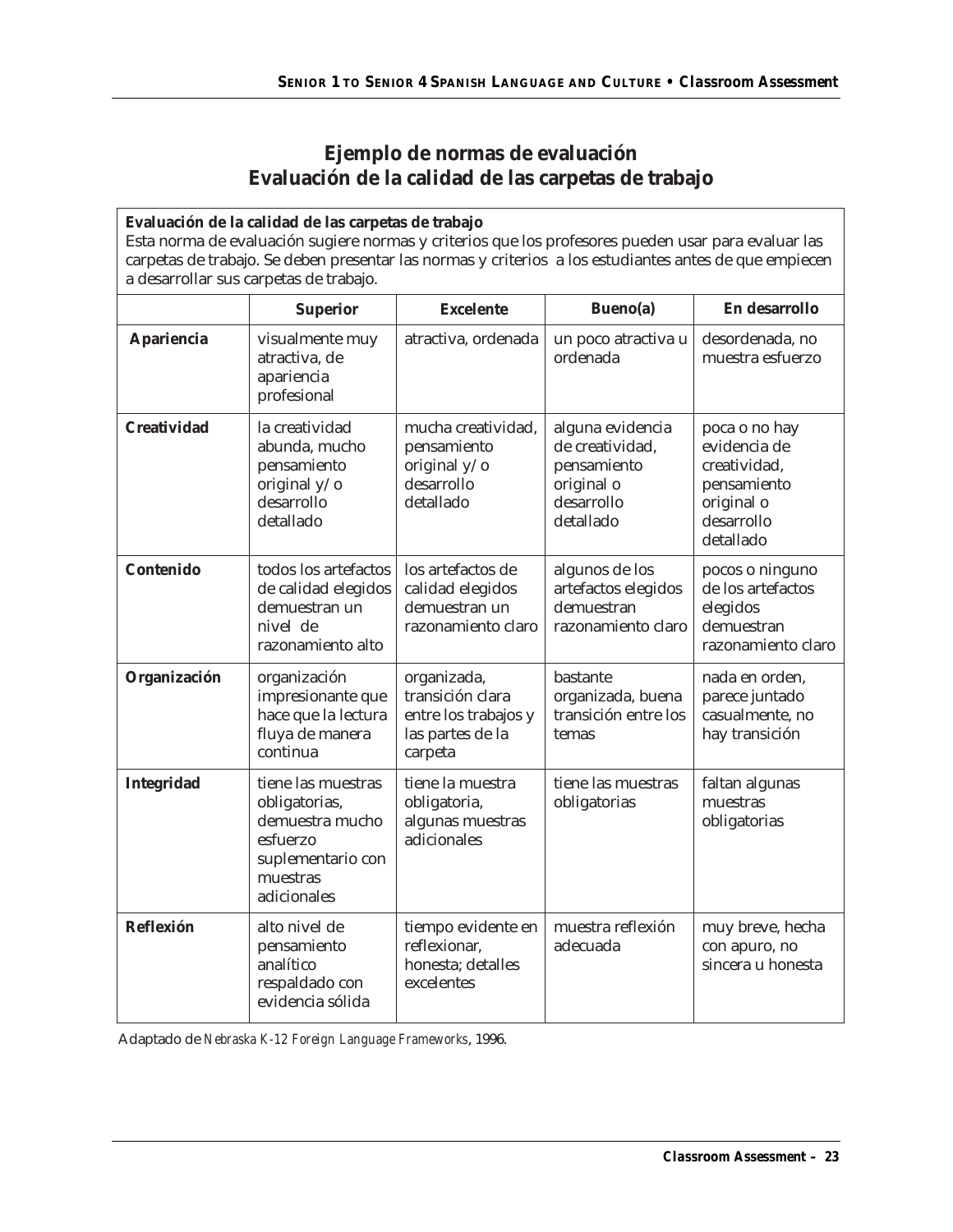## **Ideas for Exhibitions and Projects**

The following list provides teachers with ideas for products, performances, and processes that can be incorporated as authentic tasks into projects and exhibitions. Teachers using this list will provide students with meaningful, relevant classroom experiences that can be applied in real-world contexts and actively involve students in the learning process.

The list was compiled from a variety of sources (Jacobs, 1995; Maker & Nielsen, 1996); most are ideas from teachers who have used them in the classroom.

World language teachers are encouraged to use this list to create their own list of projects to fit course outcomes and the varied interests and talents of students.

The categories are only one way to arrange the list. Many products and performances can cross over into other categories. In the world language classroom, culture is interwoven throughout the products, processes, and performances, as are the communicative skills.

#### **Media/Technology**

| advertisements          | editorials               | news reports  | slides          |
|-------------------------|--------------------------|---------------|-----------------|
| cable channels          | filmstrips               | newsletters   | slide shows     |
| <b>CD-ROM</b> creations | infomercials             | newspapers    | TV shows        |
| clip art                | magazines                | opinion polls | <b>TV Guide</b> |
| commercials             | marketing campaigns      | radio shows   | travelogue      |
| computer graphics       | movies                   | screenplays   | videos          |
| computer programs       | multimedia presentations | scripts       | Web home pages  |
|                         |                          |               |                 |

#### **Visual and Performing Arts**

| artwork:           | dances              | music compositions     | puppets/shows         |
|--------------------|---------------------|------------------------|-----------------------|
| • painting         | displays            | musical instruments    | raps, jingle, chants  |
| • sculpture        | drawings            | musical performance    | cheers                |
| • ceramics         | flags               | musical plays          | record/CD/book covers |
| banners            | flip books          | musical symbols        | role plays            |
| billboards         | flower arrangements | origami                | silkscreen prints     |
| block prints       | fugues              | pantomimes             | simulations           |
| bulletin boards    | greeting cards      | paper                  | skits                 |
| cartoons           | illustrations       | papier-mâche creations | sociodramas           |
| choral readings    | jewelry             | photo essays           | song writing          |
| chorales           | labels              | photography            | stitchery             |
| clay models        | logos               | plays                  | tattoos               |
| clothing design    | masks               | pop-up books           | totem poles           |
| collages           | mobiles             | posters                | wallpaper patterns    |
| comic strips       | mosaics             | pottery                |                       |
| costume creation   | murals              | props for plays        |                       |
| Speaking/Listening |                     |                        |                       |

#### **Speaking/Listening**

| debates                                | oral reports      | seminars     |
|----------------------------------------|-------------------|--------------|
| discussions                            | panel discussions | speeches     |
| court-trial simulations flannel boards | presentations     | story boards |
| narratives                             | scenarios         |              |
|                                        |                   |              |

Adapted from *Nebraska K-12 Foreign Language Frameworks*, 1996.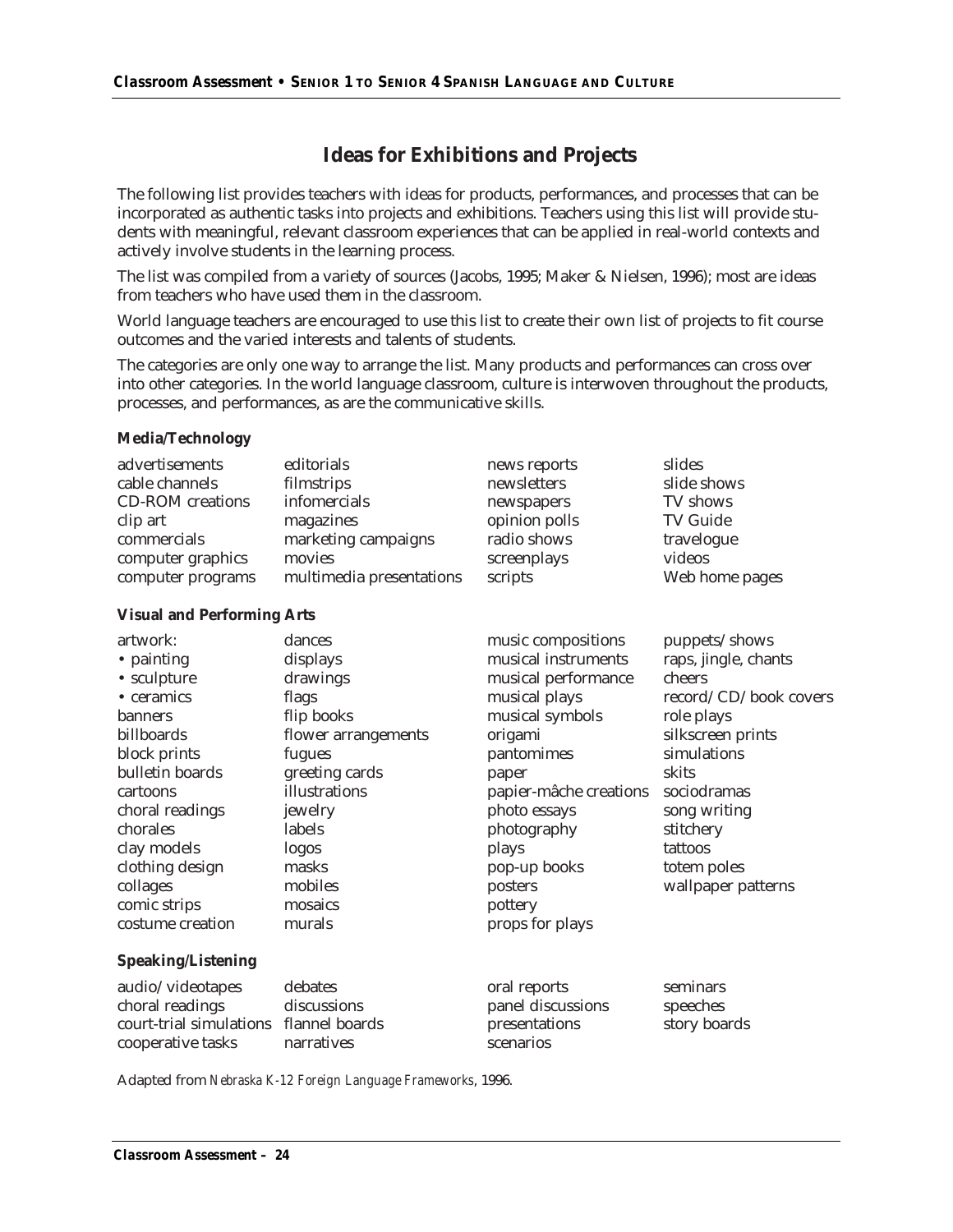## **Ideas for Exhibitions and Projects (continued)**

#### **Reading/Writing/Literature**

| 3-D research papers<br>ABC books<br>bibliographies<br>biographies<br>bookmarks<br>books<br>children's stories<br>dictionaries of terms<br>encyclopedias<br>essays | expository writing<br>fables<br>historical documents<br>histories<br>illuminated manuscripts<br>journal articles<br>lists of books read<br>lists of movies seen<br>lyrics<br>memoirs | myths<br>narrative writing<br>outlines<br>persuasive writing<br>poetry<br>poetry anthologies<br>portfolios<br>position papers<br>reaction papers<br>reports                       | research reports<br>satires<br>stories<br>term papers<br>time capsules<br>time-lines<br>written questions<br>writing systems                |
|-------------------------------------------------------------------------------------------------------------------------------------------------------------------|--------------------------------------------------------------------------------------------------------------------------------------------------------------------------------------|-----------------------------------------------------------------------------------------------------------------------------------------------------------------------------------|---------------------------------------------------------------------------------------------------------------------------------------------|
| Hands-on/Kinesthetic                                                                                                                                              |                                                                                                                                                                                      |                                                                                                                                                                                   |                                                                                                                                             |
| collections<br>constructions<br>crafts<br>demonstrations<br>dioramas<br>environmental studies<br>field trips<br>flash cards                                       | floor plans<br>flower arrangements<br>games<br>inventions<br>labs<br>learning centres<br>models<br>museum displays                                                                   | obstacle courses<br>physical exercise<br>precision drill team<br>project cube<br>scale models<br>scavenger hunts<br>sewing<br>sports/outdoor activities                           | synchronized movement<br>terrariums<br>tools<br>treasure hunts                                                                              |
| Daily Life                                                                                                                                                        |                                                                                                                                                                                      |                                                                                                                                                                                   |                                                                                                                                             |
| application forms<br>bills<br>boxes/cartons<br>brochures<br>checks<br>cleaning<br>contracts<br>customs<br>daily routines<br>diaries<br>directions                 | email<br>eulogies<br>family trees<br>foods/cooking<br>government forms<br>instructions<br>invitations<br>journals<br>junk mail<br>labels<br>last wills<br>laws                       | letters of all kinds<br>manuals<br>maps<br>menus<br>messages, voice/written<br>obituaries<br>pamphlets<br>parties<br>petitions<br>photo albums<br>prescriptions<br>questionnaires | receipts<br>recipe books<br>recipes<br>resumés<br>schedules<br>school<br>scrapbooks<br>shopping lists<br>spreadsheets<br>surveys<br>work    |
| <b>Thinking Skills</b>                                                                                                                                            |                                                                                                                                                                                      |                                                                                                                                                                                   |                                                                                                                                             |
| analogies<br>categorizing/classifying decision making<br>cause/effect<br>charts<br>compare/contrast<br>comparison charts<br>concepts<br>cross-number puzzles      | crossword puzzles<br>design experiments<br>diagrams<br>elaboration<br>evaluation<br>evaluation of evidence<br>experiments<br>extrapolation<br>fact files<br>goal setting             | graphic organizers<br>graphs<br>graphs, 3-D<br>homework<br>lessons and test design<br>patterns<br>plans<br>problem solving<br>puzzles<br>rating scales<br>reflection              | secret codes<br>self-discovery<br>synthesis<br>synthesis of research<br>tessellation<br>Venn diagrams<br>visualization<br>webbing/mind maps |